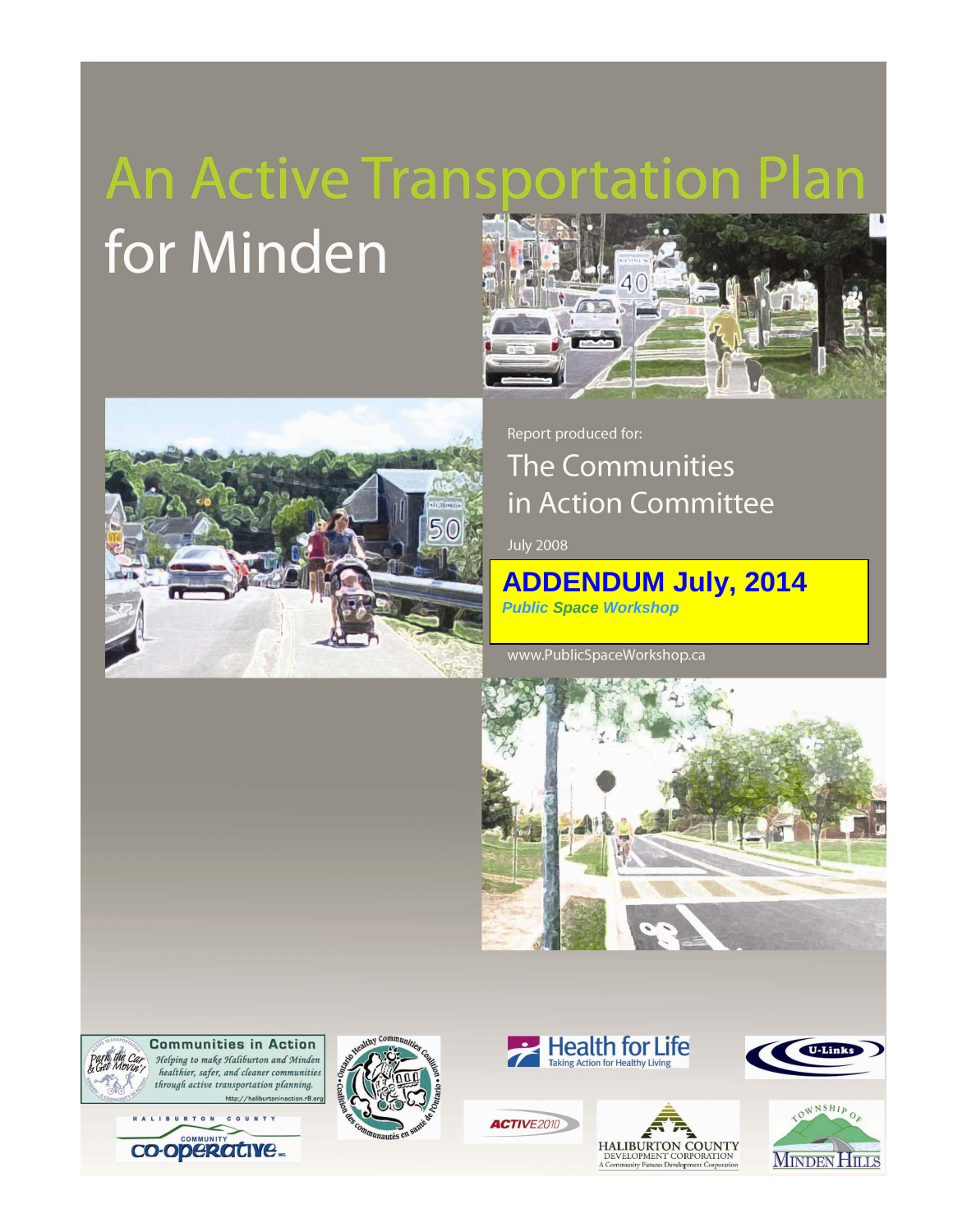## **Acknowledgements**

- Sue Shikaze Haliburton Kawartha Pine Ridge District Health Unit
- Kate Hall Communities in Action (CIA)

#### New Partners

- For CIA Canadian Association of Retired Persons (CARP) chapter, Haliburton Real Easy Ryders Cycling Club, Haliburton Highlands Chamber of Commerce
- **•** Haliburton County Tourism
- Note: Director of Community Services no longer on the Active Transportation Committee

## **1.0 Introduction**

#### **Purpose of the 2014 Addendum**

The Active Transportation Plan Addendum for Minden Village is intended as an up-to-date resource for municipal staff and political representatives to assist in identifying, prioritizing and budgeting for missing components of a comprehensive active transportation network.

The addendum contains only additions or updates to information in the original AT plan. It incorporates new evidence and information that has been generated locally, provincially and internationally since the original plan was written. This Addendum is not intended to be stand-alone document. It is to be used in conjunction with the original AT plan for Minden. The addendum is structured using the original section titles **in bold black font**. The additions or updates are identified in blue font and categorized under the original section titles.

The Recommendations charts:

- Includes more detail and some original text (where the item continues to be a recommendation)
- Does not include the recommendations from the original AT plan if they were completed (or the recommendation is marked as "DONE")

The following documents were reviewed

- 1. Minden AT Plan, available online at [http://www.haliburtoncooperative.on.ca/CIA/our](http://www.haliburtoncooperative.on.ca/CIA/our-projects/minden-active-transportation-planning)[projects/minden-active-transportation-planning](http://www.haliburtoncooperative.on.ca/CIA/our-projects/minden-active-transportation-planning)
- 2. Minden Hills Official Plan
- 3. *Seven Years Later: Evaluation of Active Transportation in Haliburton County*, Kate Hall and Sue Shikaze, 2014, which includes detailed inventory of new policy, infrastructure and programs, as well as survey, observation and key informant data
- 4. *Active Transportation in Minden Village – A Report from the Community,* Kate Hall, Green Communities Canada, 2014available at: <http://www.haliburtoncooperative.on.ca/CIA/our-projects>
- *5. Minden Hills Municipal Cultural Plan 2012*
- 6. *Minden Village Development Master Plan* (MVDP) Jan 2013
- 7. *Riverwalk Survey Report,* Sue Peterkova, 2014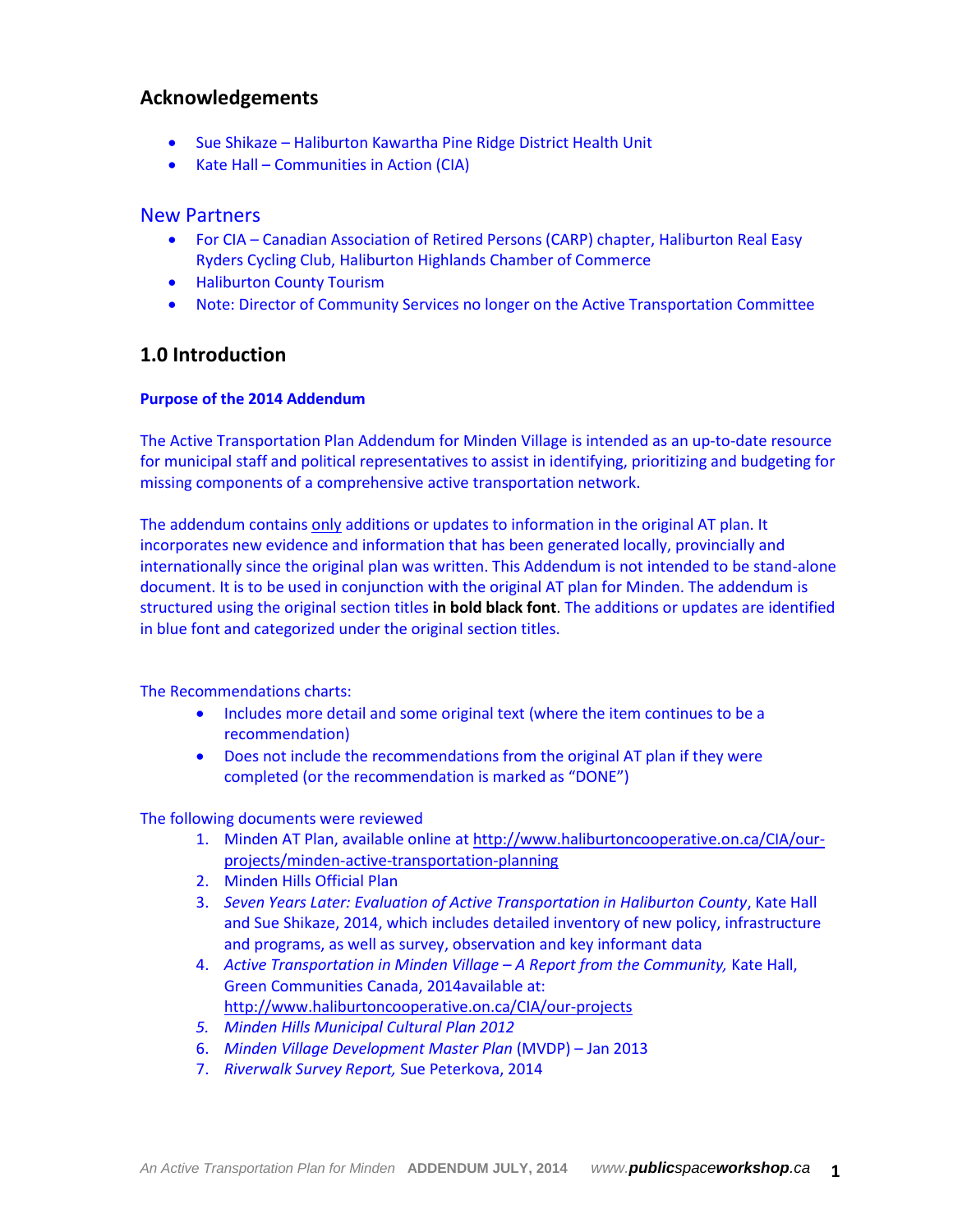# **2.0 The Case for Active Transportation (AT)**

New reports and evidence continue to build support for planning safe active transportation, as well as highlighting the multiple benefits of creating walking and cycling-friendly communities.

### **2.2 Safety**

#### *Ontario Chief Coroner's Pedestrian Death Review*

The report highlights the issue of motorist speed as a major contributing factor in pedestrian deaths. The speed at which a car is travelling influences both the risk of a collision and the consequences due to the relationship between speed and stopping distance. The higher the speed of a vehicle, the shorter the time a driver has to stop and avoid a crash, including hitting a pedestrian. Pedestrians have a 90% chance of surviving a collision with a car at speeds of 30 km/h or lower, but less than a 50% chance of surviving impacts at a speed of 45 km/h and higher.

[http://www.mcscs.jus.gov.on.ca/stellent/groups/public/@mcscs/@www/@com/document](http://www.mcscs.jus.gov.on.ca/stellent/groups/public/@mcscs/@www/@com/documents/webasset/ec161058.pdf) [s/webasset/ec161058.pdf](http://www.mcscs.jus.gov.on.ca/stellent/groups/public/@mcscs/@www/@com/documents/webasset/ec161058.pdf)

#### *Ontario Chief Coroner's Cycling Death Review*

This report reviewed all accidental cycling deaths in Ontario from January  $1<sup>st</sup>$ , 2006 to December  $31^{st}$ , 2010. The report cites cyclists as among the most vulnerable road users and states that all cyclist fatalities are preventable. It calls for a range of policy changes including measures to create more safe, separated cycling infrastructure, such as, "Adoption of a 'complete streets' approach – focused on the safety of all road users - to guide the redevelopment of existing communities and the design of new communities throughout Ontario."

[http://www.mcscs.jus.gov.on.ca/english/deathinvestigations/office\\_coroner/publicationsan](http://www.mcscs.jus.gov.on.ca/english/deathinvestigations/office_coroner/publicationsandreports/cyclingdeathreview/di_cycling_death_review.html) [dreports/cyclingdeathreview/di\\_cycling\\_death\\_review.html](http://www.mcscs.jus.gov.on.ca/english/deathinvestigations/office_coroner/publicationsandreports/cyclingdeathreview/di_cycling_death_review.html)

#### **2.3 The Economy**

Regarding the economic benefits of building walkable, bikeable communities for municipalities, the findings most relevant to the economies of smaller rural communities include:

- savings on municipal infrastructure when building compact developments,
- savings to individuals when car dependence is decreased (e.g., going from 2 cars to one can save a family approximately \$8,000 / year according to the Canadian Automobile Association)
- the boost that retail and employment centers receive when walkability is improved
- the municipal costs of providing and maintaining free parking
- The negative impact that high volume/speed roadways have on property values and taxes
- The impact that improved walking and cycling networks have on "livability and quality of life" and ultimately a community's ability to attract and retain populations

*The Economic Value of Walkability*, Litman 2011 [www.vtpi.org/walkability.pdf](http://www.vtpi.org/walkability.pdf)

"Walkability may be particularly important in communities with a tourism-based economy because the more time that people spend walking on downtown streets, the more money they are likely to spend in local shops. A walk-friendly community can also be a valuable asset in municipal strategies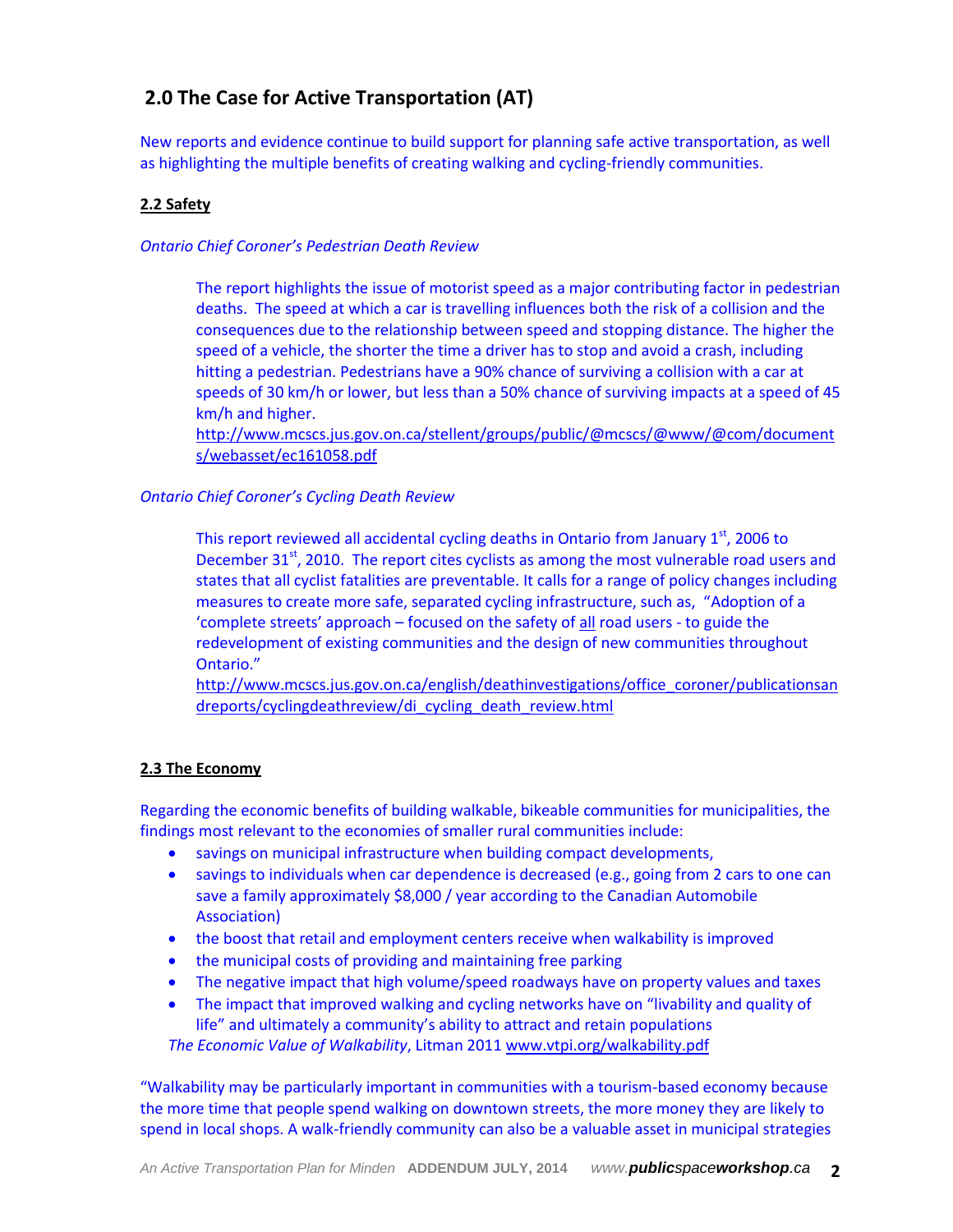to attract and retain new residents and businesses. Tolley, R. (2011). Good for Business: The Benefits of Making Streets More Walking and Cycling Friendly."

[http://www.heartfoundation.org.au/SiteCollectionDocuments/GoodforBusinessFINAL\\_Nov.pdf](http://www.heartfoundation.org.au/SiteCollectionDocuments/GoodforBusinessFINAL_Nov.pdf)

Compact development saves municipal resources. Neighborhoods designed to preserve open space through compact development can help reduce construction and maintenance costs, and yet command higher prices. *Active Living Research Fact Sheets* 

[http://activelivingresearch.org/economic-benefits-open-space-recreation-facilities-and-walkable](http://activelivingresearch.org/economic-benefits-open-space-recreation-facilities-and-walkable-community-design)[community-design](http://activelivingresearch.org/economic-benefits-open-space-recreation-facilities-and-walkable-community-design)

Cycling tourism is a growing industry. For municipalities that seek to include cycling tourism in their strategy, the economic spin-offs are considerable as outlined in research compiled by Ontario's Transportation Options:

- In 2010, 2 million Canadian/Ontario visitors participated in cycling activities in Ontario, spent around \$391 million, an increase of 25% and 18% respectively from 2009.
- 438,000 cycle tourists from Canada cycled in the following four areas in 2010: Toronto (223K); Ottawa (110K); Niagara (84K); Windsor (21K).
- The spending of these Canadian cycle tourists contributed \$104 million to economy in 2010. For example, the economic Impact of cycle tourists in Niagara:
	- o \$148 is the average amount spent by cyclists staying one or more nights on combined food and beverages, attractions and retail purchases, (excludes accommodations)
	- o 52% of all cyclists stayed one or more nights: 69% one night; 19% two nights; and 12% 3 or more nights.
	- o Accommodations choices included 43% staying in a range of hotels or motels, 29% staying at Bed & Breakfasts
	- o 85% of cyclists surveyed came from Ontario

[http://www.transportationoptions.org/uploads/8/7/2/0/8720033/economic\\_impact\\_of\\_cycle\\_t](http://www.transportationoptions.org/uploads/8/7/2/0/8720033/economic_impact_of_cycle_tourism_in_ontario_2012.pdf) ourism in ontario 2012.pdf

Small AT investments will encourage tourists and residents to cycle more. From the Healthy Living Niagara Fact Sheet series *Economic Value: Active Transportation and Tourism* (2013)

- One-quarter of cycling tourists and residents surveyed in Niagara reported that they would be encouraged to cycle more often if there was better signage and more bike lanes on roads
- Developing infrastructure which supports active transportation is relatively inexpensive. In Canada, to construct 1 km of on-street bike lanes (i.e. restriping) costs an average of \$20,000 to install whereas a km of road costs an average of \$1.3 million
- The cost of building a parking space for a bicycle is about 5% of the cost of building a parking space for a car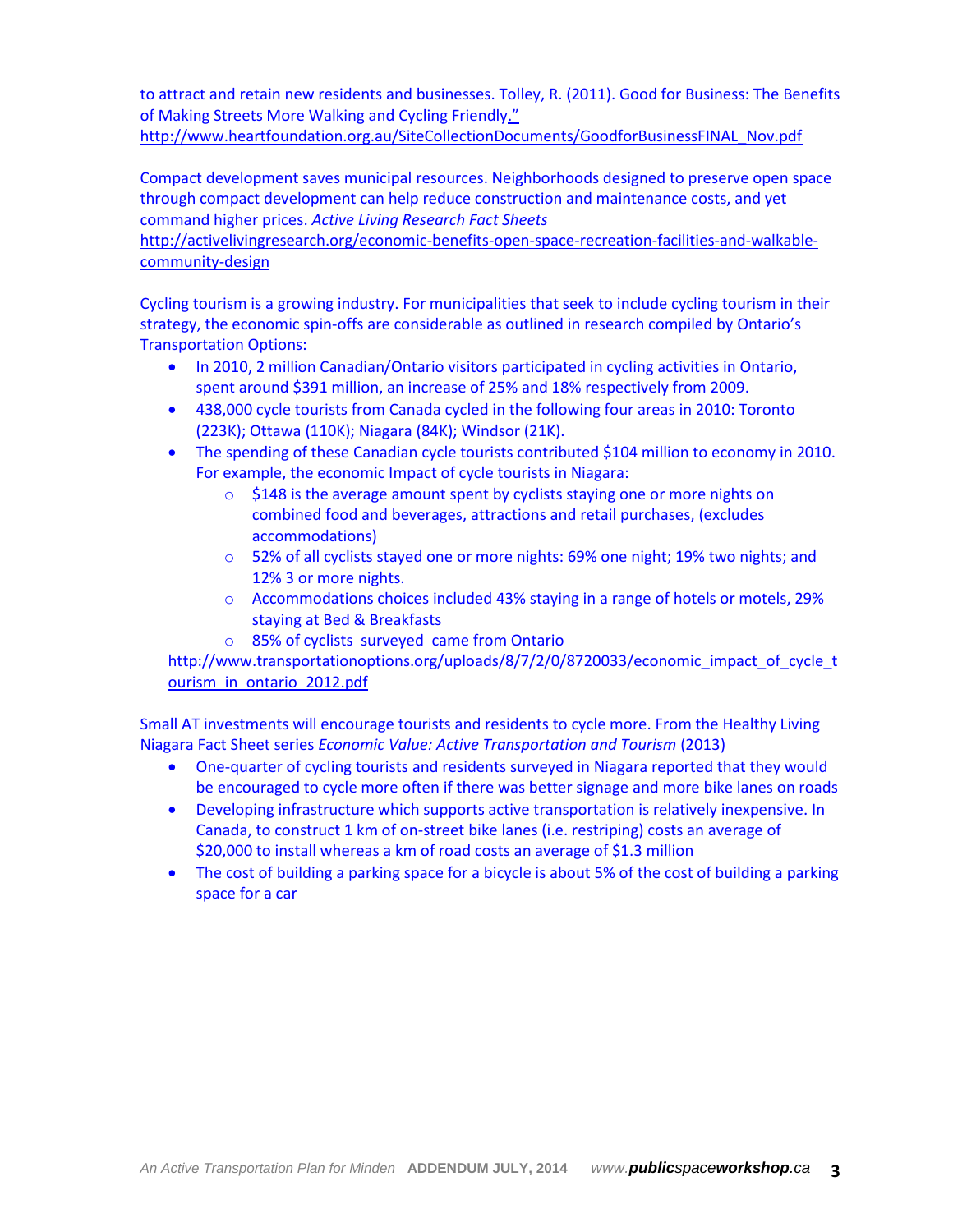# **3.0 Initiatives Supporting Active Transportation in Minden**

#### **3.1 Initiatives in the Province of Ontario**

#### *OPPI Call to Action*

The Ontario Professional Planners Institute (OPPI) released a *Call to Action* describing the need for more supports for active transportation. It is available at: [http://ontarioplanners.ca/PDF/Healthy-Communities/2014/Healthy-Communities-2014-](http://ontarioplanners.ca/PDF/Healthy-Communities/2014/Healthy-Communities-2014-Moving-Forward-on-Active.aspx) [Moving-Forward-on-Active.aspx](http://ontarioplanners.ca/PDF/Healthy-Communities/2014/Healthy-Communities-2014-Moving-Forward-on-Active.aspx)

#### *2014 Provincial Policy Statement*

The Ontario Ministry of Municipal Affairs and Housing has released the *2014 Provincial Policy Statement* which calls for supports for active transportation, the preservation of linear corridors and promotion of healthy communities and sustainable planning [http://www.mah.gov.on.ca/Page215.aspx.](http://www.mah.gov.on.ca/Page215.aspx)

The Toronto Centre for Active Transportation cites the following examples regarding increased support for AT:

- the term "active transportation," replaces "alternative transportation modes"
- the "use of active transportation and transit before other modes of travel" is prioritized (Part IV)
- land use patterns within settlement areas shall be based on densities and a mix of land uses which ... support active transportation (1.1.3.2)
- streets should "foster social interaction and facilitate active transportation and community connectivity" (1.5.1)
- and most significant, the use of the word "shall" regarding the inclusion of active transportation in land use planning (1.1.3.2) [http://tcat.ca/sites/all/files/IdentifyingOvercomingBarriers\\_Final\\_7July2014.pdf](http://tcat.ca/sites/all/files/IdentifyingOvercomingBarriers_Final_7July2014.pdf)

#### *#CycleON*

The Ontario Ministry of Transportation released #*CycleON: Ontario's Cycling Strategy* in 2013 to set out directions for improving supports for cycling on Ontario roads and trails. Five strategic directions include community design, raising awareness, improving road safety, tourism and improved infrastructure<http://www.mto.gov.on.ca/english/pubs/cycling/>

#### *The Ontario Trails Strategy*

It is currently under review and is available at: [http://www.ebr.gov.on.ca/ERS-WEB-](http://www.ebr.gov.on.ca/ERS-WEB-External/displaynoticecontent.do?noticeId=MTIwMDU4&statusId=MTc5NjQy&language=en)[External/displaynoticecontent.do?noticeId=MTIwMDU4&statusId=MTc5NjQy&language=en](http://www.ebr.gov.on.ca/ERS-WEB-External/displaynoticecontent.do?noticeId=MTIwMDU4&statusId=MTc5NjQy&language=en)

*Ontario Chief Coroner's Reviews of Cycling Deaths and Pedestrian Deaths (see section 2.0)*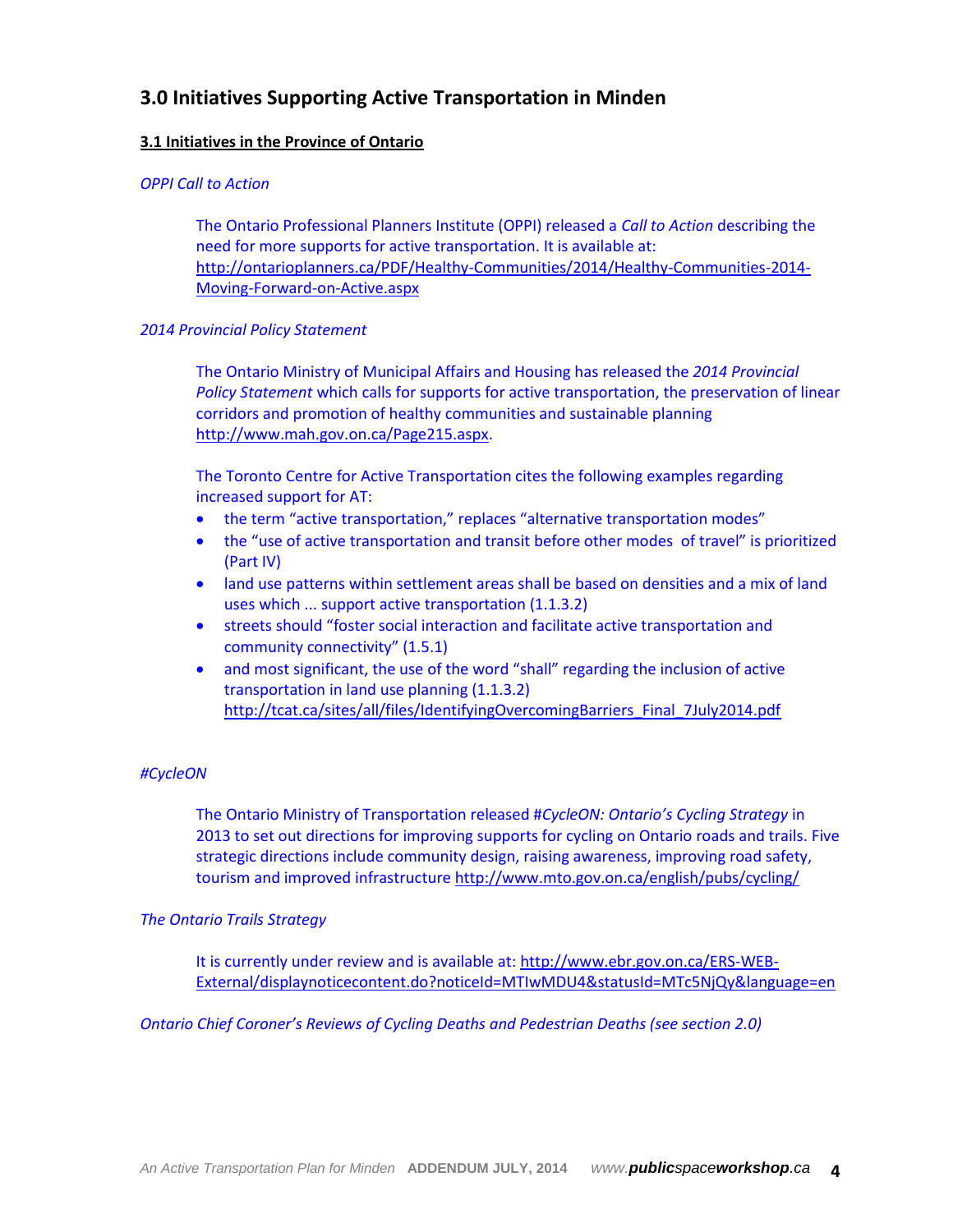#### **3.3 In Minden Hills**

#### *Seven Years Later: Evaluating Impact on Active Transportation in Haliburton County*

The report evaluates progress on improving AT and it summarizes a series of more recent policy and infrastructure changes. The study findings indicate that levels of activity and awareness of active transportation have increased. With respect to actions of the municipality, findings indicate that:

- 1. The CIA added to the capacity of municipalities around AT planning, particularly in the early stages through engagement activities and promotion and later through the OP review process, and promotion.
- 2. Investments by municipalities in infrastructure to support AT such as sidewalks, trails, and paved shoulders are an effective means of getting more people walking and cycling. Lack of infrastructure to support safe and convenient active transportation is a barrier to choosing this over travel by automobile.
- 3. AT Plans for each village were effective resources for municipal planning. Having these documents embedded in official plan policy will help to ensure that the municipalities continue to use them in the planning process.

#### *Minden Hills Official Plan*

The plan has been amended and was approved in 2014 and includes more supports for AT. Refer to Appendix E *Planning Policies in Support of AT*

#### *Minden Hills Municipal Cultural Plan 2012*

The plan "Creates the policy framework and the organizational structures and processes which will allow all cultural programs and initiatives in Minden Hills to grow and be sustained." (p. 13). It includes 8 cultural development priorities for the township, identified through community consultation. Some of these link to AT planning:

- **Ensure inclusion and accessibility**
- Make healthy living a cultural priority
- Make downtown Minden a cultural centre

The plan refers to culture as being one of the four pillars of sustainability.

*Goals* that relate to AT include:

 Goal 2: *Formulate and Communicate Municipal Cultural Policy*: It calls for public realm improvements including art and monuments, streetscapes, public and private cultural facilities.

Place-based Cultural Assets related to AT include:

- Minden's Riverwalk and the boardwalk
- Minden's recreational cluster that includes the curling club, arena and community centre

In the section *Impediments to Cultural Planning* (pg. 8) the perceived distance between the downtown and the Cultural Centre is highlighted as challenge. The distance is actually modest at 350 meters but the walking and cycling context is not attractive or supportive of AT.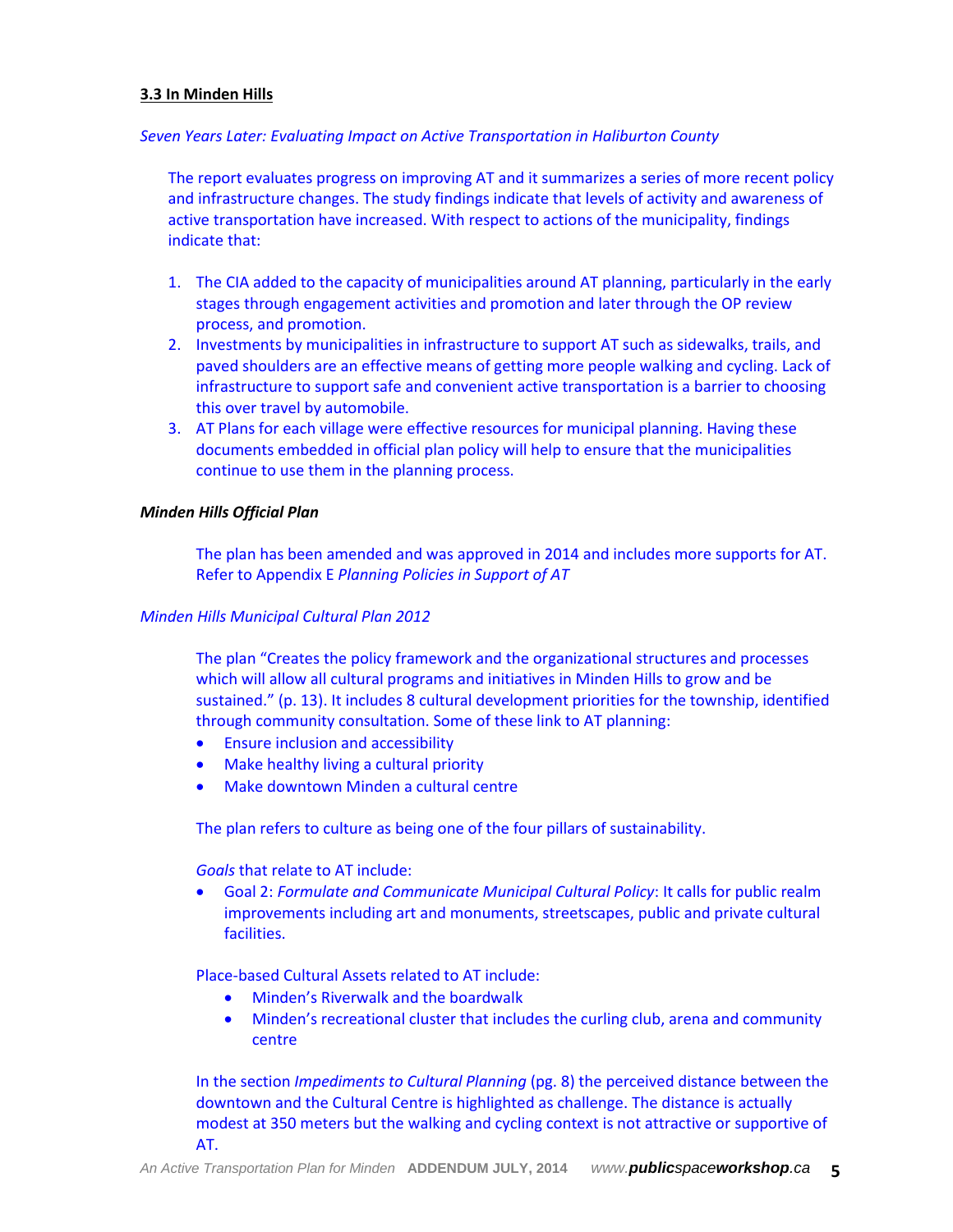The subsection *Culture and Economic Development* calls for investments in the public realm in the downtown and in the river corridor.

#### *Riverwalk Survey Report*

Trail users (121 responses) and downtown business owners (10 responses) were surveyed regarding Riverwalk and other Minden trails (e.g., Boardwalk).

Key findings from the survey include:

- Both groups felt that the trails are valuable for encouraging social interaction
- What people enjoy most about the trails are the scenery/natural environment
- Many people value the trails for practical purposes, such as providing short-cuts and routes to use AT to get to and from work or do errands
- Safety was also frequently cited as a reason they use the trails separation from traffic and lit (in the case of River Walk)
- There is a general sense that the trails contribute to economic activity, and recognition that they are a tourism attraction, however more research is required in this area

Further opportunities

- Maintain the trails in the winter
- Expand the trail network (e.g., to Rotary Park) so people can avoid Hwy 35
- Need to draw people from Hwy 35 into downtown and Riverwalk
- Many respondents do not use RW on a regular basis; this speaks to the need for ongoing and regular promotion of AT, physical activity and their benefits

#### *Minden Village Development Master Plan (MVDP) – Jan 2013*

The master plan "*identifies a vision for the community to improve the aesthetics and function for property owners, business owners, residents and visitors".*

Of particular relevance are recommendations regarding:

- Detailed reconfiguration and signalization of specific downtown streets and intersections (refer to pg. ii)
- Develop a continuous sidewalk corridor connections (e.g., along Water St. between downtown and Hwy 35) to provide AT access to needed destinations on Hwy 35
- Way-finding (including maps, banners, street signs, sign posts, murals and info kiosk).
- Sunnybrook Bridge sidewalk widening
- Accessibility and sidewalk improvements
- Streetscape improvement strategy (addition of benches, plantings, bike racks, and removal of sidewalk obstructions such as planters)
- Add sidewalk along Milne Street from Newcastle Street to Prince Street
- Extend sidewalk along Peck Street from Bobcaygeon Road to reinforce pedestrian connection to the potential playground development and further to the boat launch.
- Add parkland, playground and public washrooms
- Gateways into the community (at Bobcaygeon and Hwy 35, Water and Hwy 35)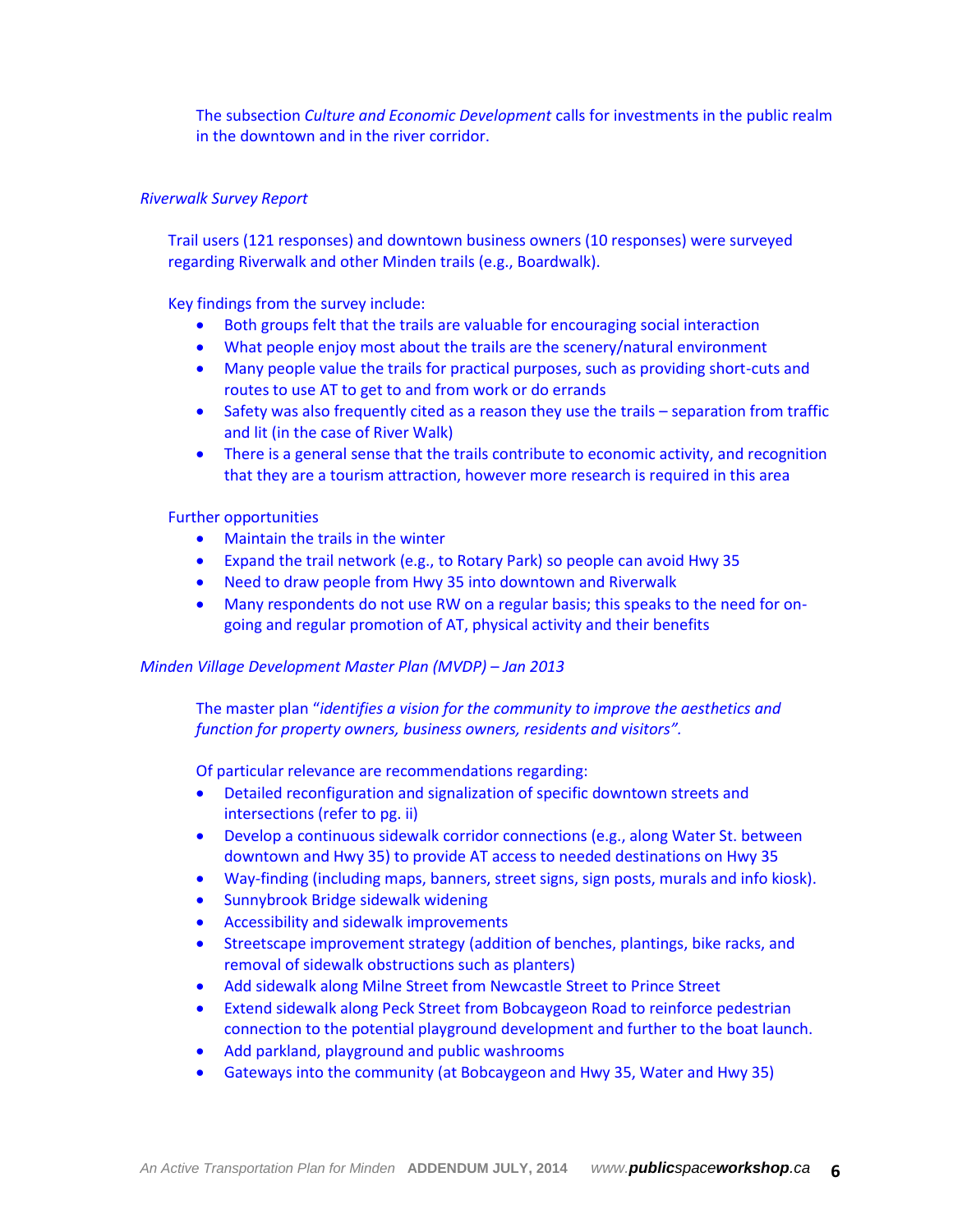#### *Active Transportation in Minden Village - Community Forum* – Minden, October 16th , 2013

- The forum included a presentation of the Seven Years Later evaluation project and a discussion about the municipalities role in promoting walking and building on successes
- Participants identified where things are working well and areas that require further work
- Suggested improvements included more bike racks downtown, more promotion of safe cycling and suggestions about specific improvements that are needed.
- Suggested site specific improvements are included in the Recommendations chart below

#### *Active Transportation in Minden Village - Walkability Audit (2013*

Audit objectives included:

- Engaging municipal staff, elected representatives, stakeholders and residents in a walkability audit in the village
- Reporting to Municipal Council on the information collected and offer suggestions and opportunities for improvement.
- Many of the recommendations were cited in the MVDP (summary above) and are included in Section 7.0 Recommendations chart (below)

Recommendations include:

- On Milne St. and on Pritchard Lane there needs to be a defined area for pedestrians
- Intersection of Prince, Milne and Water is confusing, not well lit, in disrepair and hard to cross for pedestrians. Parking could be reconfigured and pedestrian crossing lines added perhaps in conjunction with other traffic calming
- At the Post Office, improve drainage and improve the ramp
- Bobcaygeon Rd from Hwy 35 to Water St., reduce speeds, reduce lane widths (perhaps with reconfigured parking and a bike lane)
- Bobcaygeon Rd downtown, bike racks needed
- Alley between Bobcaygeon and Milne could be better lit and needs signage
- Intersection of Water St/Bobcaygeon Road needs pavement markings for pedestrian crossings and improved sightlines for drivers
- Intersection of Bobcaygeon Road/Newcastle St. is confusing and needs pedestrian crossing pavement markings, vehicles move quickly and have poor sight lines. Needs traffic calming and 3-way stop signs.
- Invergordon and Bobcaygeon requires sidewalk repair. Minimum maintenance standards are needed in general.
- Intersection at Hwy 35 and Bobcaygeon will get busier with the new restaurant (Dairy Queen). Sidewalk connection is needed.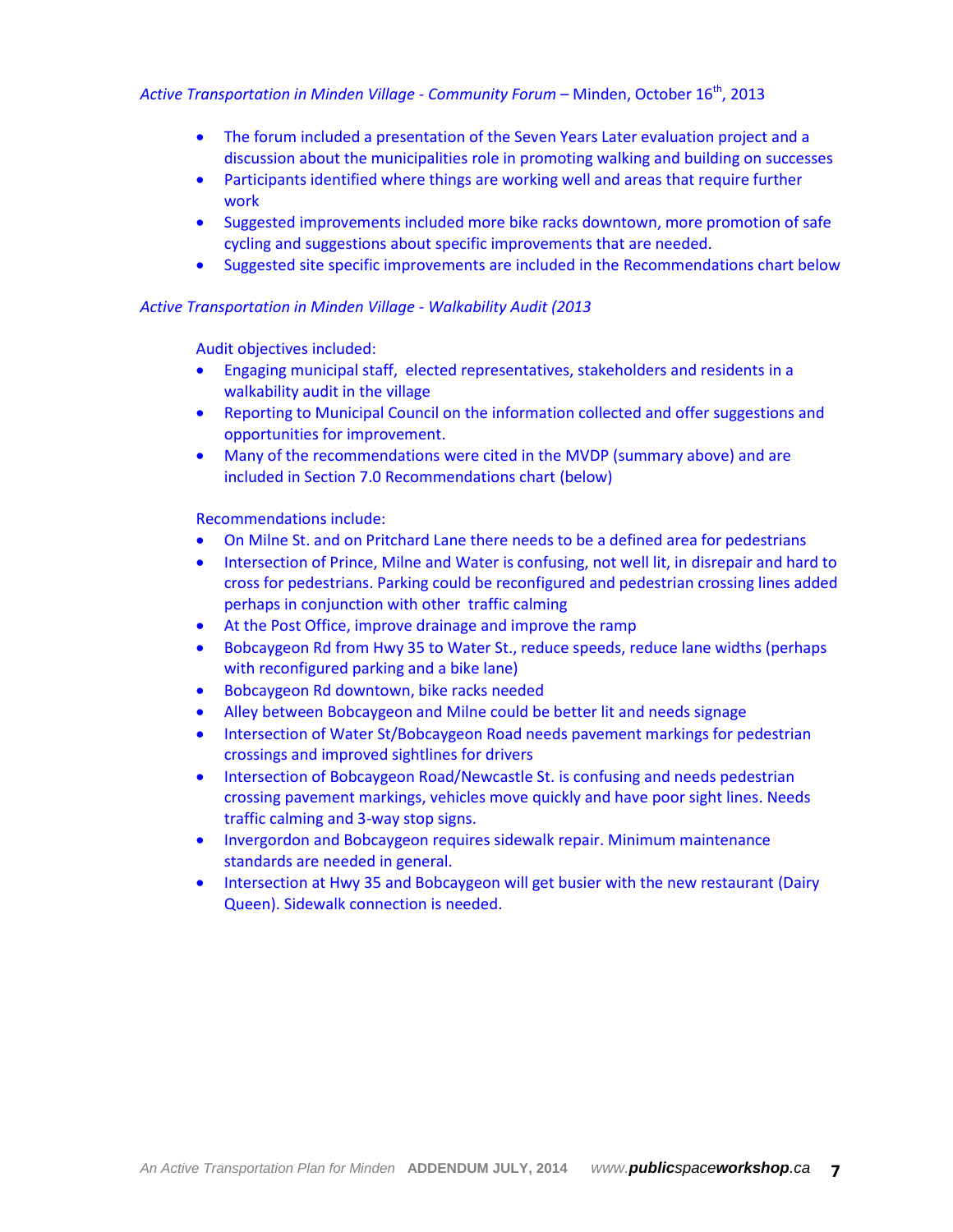Recently completed work in Minden

- Bobcaygeon Road has been retrofitted to better accommodate active transportation (sidewalk reconstruction, stop signs, etc.)
- There are now 4 way stops downtown at intersections of Prince and St Germaine, and Newcastle and St. Germaine.
- Recently (2014) a by-law was passed and signs posted to lower speed to 40 km/hour along Bobcaygeon, Newcastle and Water St.
- Several trail improvements are completed including Riverwalk and boardwalk, Logger's bridge and another footbridge
- Pedestrian level lighting was installed along Riverwalk Trail
- Numerous Share the Road signs installed
- Two bike racks and an art bike rack were installed through a Transportation Demand management grant
- Traffic calming installations include a Crosswalk on Bobcaygeon Road and a reduced speed zone on Bobcaygeon Road
- **•** Benches were installed on the Riverwalk trail
- There is a plan for development of consistent Gateway signage
- There has been some new development in Minden

Work Underway in Minden

- Minden Hills is going to be updating their zoning by-law to comply with their amended OP
- A councilor is working on an application for Rural Economic Development (RED) funding from OMAFRA for a trails master plan
- The downtown streetscape remains a work in progress. Incomplete parts include the painting of crosswalks, solution for intersections at Bobcaygeon and Water St, Bobcaygeon and Newcastle (some intersection controls are now in place)

## **3.4 Emerging trends (new section)**

Across Ontario, municipal interest in AT continues to grow. Evidence of this trend is outlined below.

Municipalities continue to submit annual applications for the recently developed Walk and Bike Friendly Communities designations.

- Link for "Walk Friendly Communities" Application is: <http://walkfriendly.ca/>
- Link for "Bicycle Friendly Communities" Application is: <http://www.sharetheroad.ca/bicycle-friendly-communities-p138264>

Annual polling of Ontarians by the *Share the Road Cycling Coalition* indicates growing interest in cycling:

- 32% of Ontarians ride their bike at least monthly
- A majority (54%) want to ride their bike more often
- 68% said that having bicycle lanes/trails to places they want to go would encourage them to cycle more often
- 67% said more/better cycling infrastructure . . .such a as protected bicycle lanes and paved shoulders would encourage them to cycle more often

Source: Share the Road Cycling Coalition (2014)

http://www.sharetheroad.ca/files/STR2014Pollingsummary.pdf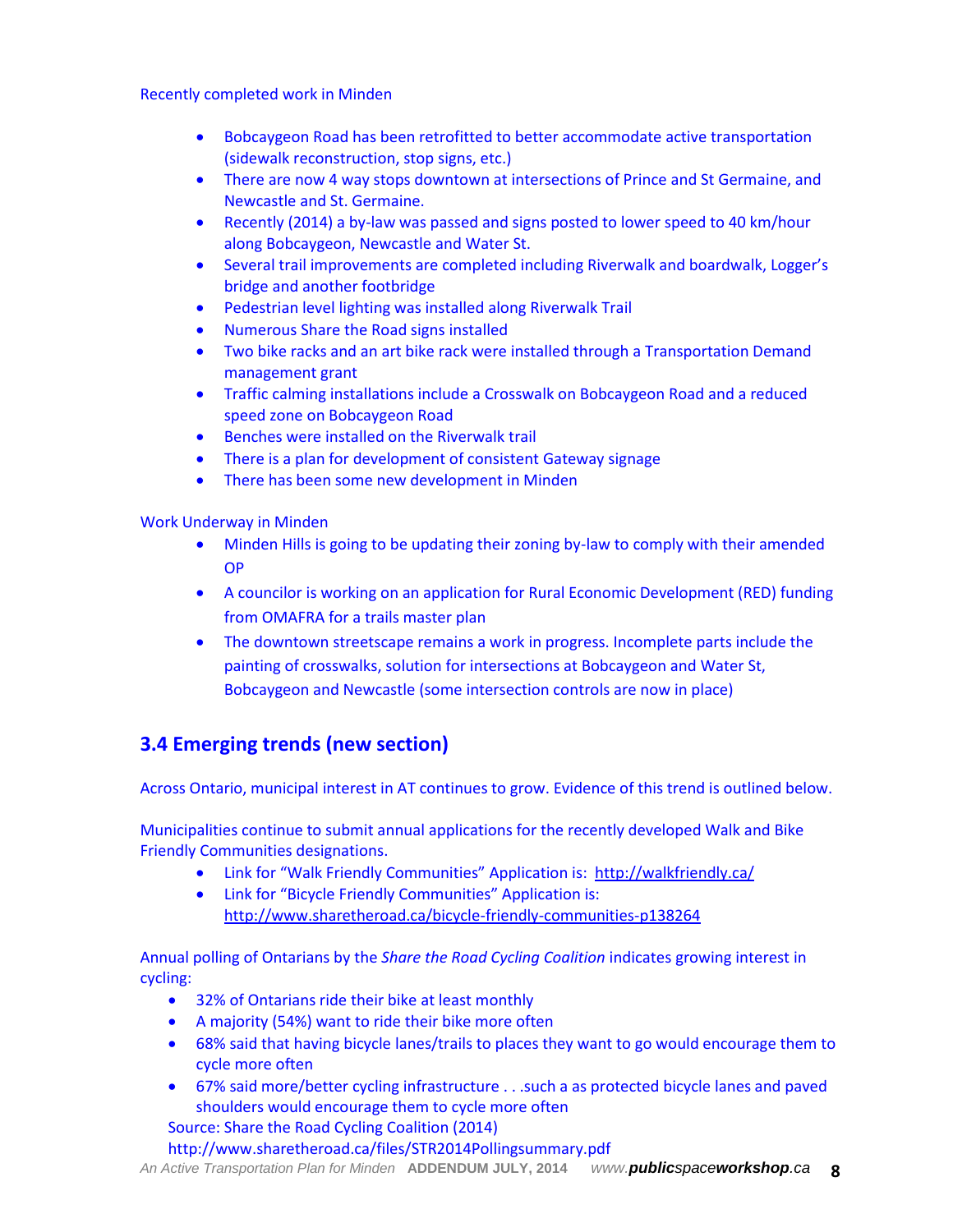*Seven Years Later: Evaluating Impact on Active Transportation in Haliburton County* demonstrates growing municipal and public interest and support in promoting cycling and walking with policies, planning, programs and infrastructure.

- The report concludes that collective efforts to improve AT in Minden and Haliburton have had measurable impacts. The impacts can be seen in increased number of people walking and cycling and in policy changes which have resulted in new construction to support AT (sidewalks, trails, etc.).
- Section 7 in the recommendations chart outlines some of the achievements to date.

The work of CIA and partner organizations continues to be recognized by small rural communities through requests for presentations and receipt of awards. For example, during the study period for the *Seven Years Later* report,

 the CIA was contacted by nine regions or municipalities for information about the CIA projects and the CIA made 18 presentations at conferences, workshops and webinars across Ontario including the U.S. and Nova Scotia (Seven Years Later report, 2013)

In Haliburton County the Real Easy Ryders Cycling Club, a local group of avid cyclists, has seen their membership grow from 30 in 1998, 130 in 2013.

# **4.0 Public Consultation and Research**

Much of the consultations and survey work conducted before and after the original 2008 AT Plan is documented in the report *Seven Years Later: Evaluating Impact on Active Transportation in Haliburton County* (summarized above in Section 3.3 above). Consultations conducted after the 2009 plan included:

- In 2010 the Healthy Active Communities Report #1. Research was completed and a report distributed to community at large and municipal councils
- Community forums on creating healthy active communities with 8-80 Cities
- In 2011 the *Seven Years Later* evaluation strategy was initiated, including a community survey to measure AT behaviour and compare key results with a survey done in Minden in 2007 and key informant interviews conducted with municipal staff and councillors to get their perspective on the role of the CIA in changes to AT policy and built environments

Recent research and consultations were conducted in relation to all of the following studies (summarized above in section 3.3). The results are incorporated into the chart in Section 7.0 (below)

- *Minden Hills Municipal Cultural* Plan, 2012, summarized in 3.3 (above)
- *Riverwalk Survey Report,* by CIA and Student Sue Peterkova, 2014 summarized in 3.3 (above)
- *Seven Years Later: Evaluating Impact on Active Transportation in Haliburton County* (Hall and Shikaze, 2013, summarized in 3.3 (above)
- *Minden Village Development Master Plan*, Jan 2013, summarized in 3.3 (above)
- *Active Transportation in Minden Village,* Kate Hall, Green Communities Canada, 2014.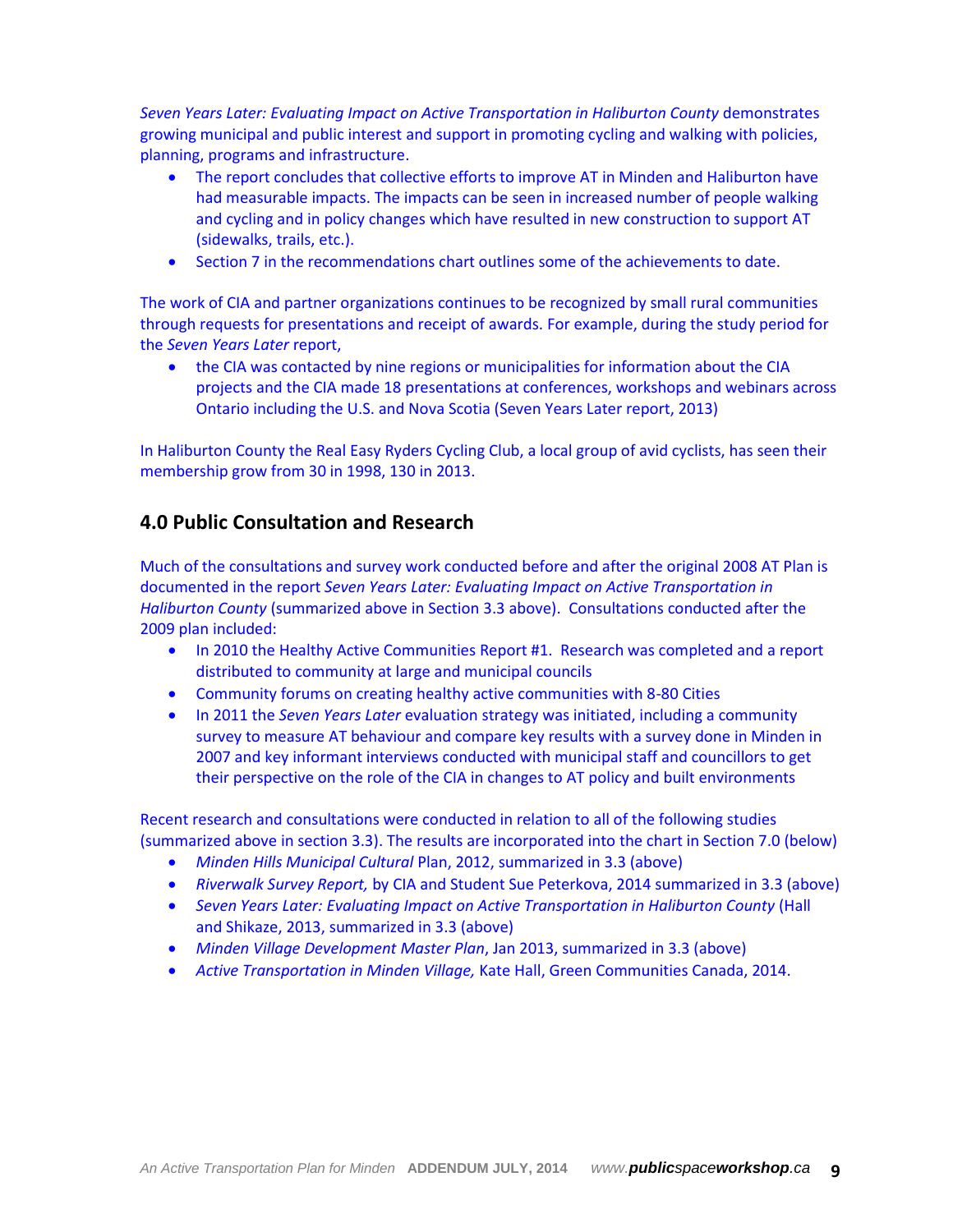# **5.0 An Active Transportation Vision for Minden**

No additions.

# **6.0 Objectives of Minden's Active Transportation Plan**

No additions.

# **7.0 Priority Projects and Recommendations**

Several projects identified in the original AT plan have been completed as outlined in *Section 3.3 Recently Completed Works* and in the chart below

More recent public consultations conducted in 2013 (as outlined in section 4.0 above) are included in the recommendations chart below.

The Recommendations charts:

- Include more detail and some original text (where the item continues to be a recommendation)
- Recommendations from the original AT plan that were completed were removed from the charts (or marked as DONE)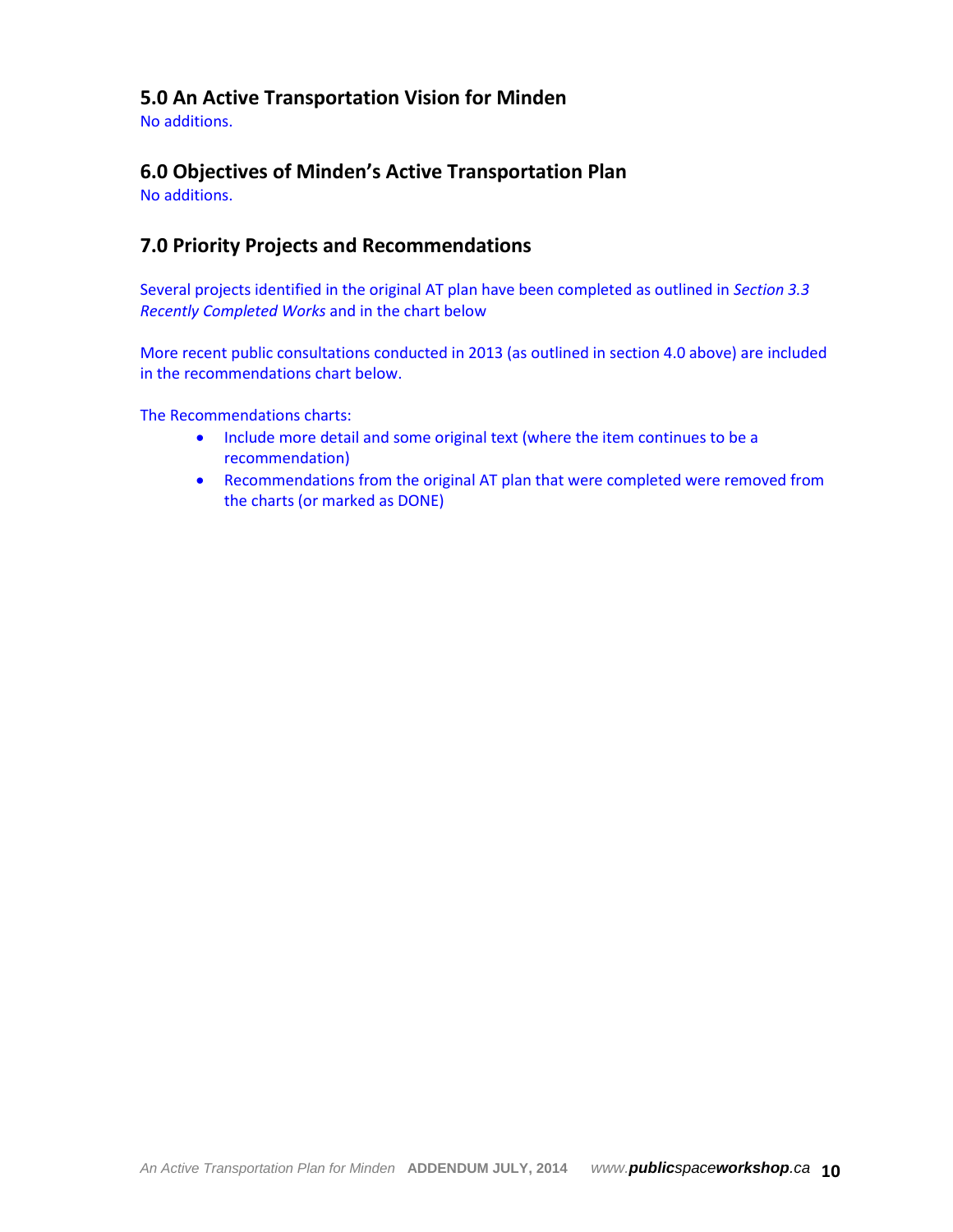# **7.1 Priority: Review Planning and Transportation Policies (See description in original 2008 AT Plan)**

| <b>Recommendations</b><br><b>For a Review of</b><br><b>Planning and</b><br><b>Transportation Policies</b> | <b>Implementation Strategies</b>                                                                                                                                                               | <b>Partners</b>                     |
|-----------------------------------------------------------------------------------------------------------|------------------------------------------------------------------------------------------------------------------------------------------------------------------------------------------------|-------------------------------------|
| Review of the Official Plan.                                                                              | <b>DONE</b>                                                                                                                                                                                    | Planning,<br>Transportation and     |
| The Active Communities<br>Charter and this report should                                                  | O.P. has been Updated and new policies regarding A.T. were added (see appendix E)                                                                                                              | Recreation<br>departments,          |
| set the strategic direction for<br>Minden's Official Plan.                                                | The new Vision now includes "health and well-being for citizens" and related policies in this<br>section (and in Land Use and Community Facilities) include support for active transportation. | The CIA                             |
| Use the opportunity to engage                                                                             | 5.16 Has added policies specific to active transportation                                                                                                                                      | Committee,                          |
| the broader public in the<br>discussion about future                                                      | 6.4 Site Plan Control has added wording regarding A.T.                                                                                                                                         | Health,                             |
| directions for Minden with<br>respect to AT.                                                              |                                                                                                                                                                                                | General Public and                  |
|                                                                                                           |                                                                                                                                                                                                | all user groups and<br>stakeholders |
| Minden will be updating its<br>zoning by-laws in 2014                                                     | Ensure that the new O.P., zoning by-law and related transportation policies:                                                                                                                   |                                     |
|                                                                                                           | • Reflect Minden's commitment to reducing dependence on motor vehicles                                                                                                                         |                                     |
|                                                                                                           | • Ensure compatibility between planning and economic development strategies                                                                                                                    |                                     |
| Review the Transportation<br>Plan. It and related road                                                    | No Transportation Plan currently available but refer to recent Minden Hills Road Needs Study                                                                                                   | Planning,<br>Transportation,        |
| rehabilitation studies need to<br>be consistent with directions                                           | O.P. section 5.14.6.3 includes consideration for all road users in preparing a Municipal Roads<br>Needs Study.                                                                                 | Health,<br><b>CIA Committee</b>     |
| outlined in a new OP.                                                                                     | Establish a policy regarding adding cycling infrastructure when resurfacing municipal side roads<br>that are part of the cycling networks identified in the Cycling Master Plan                |                                     |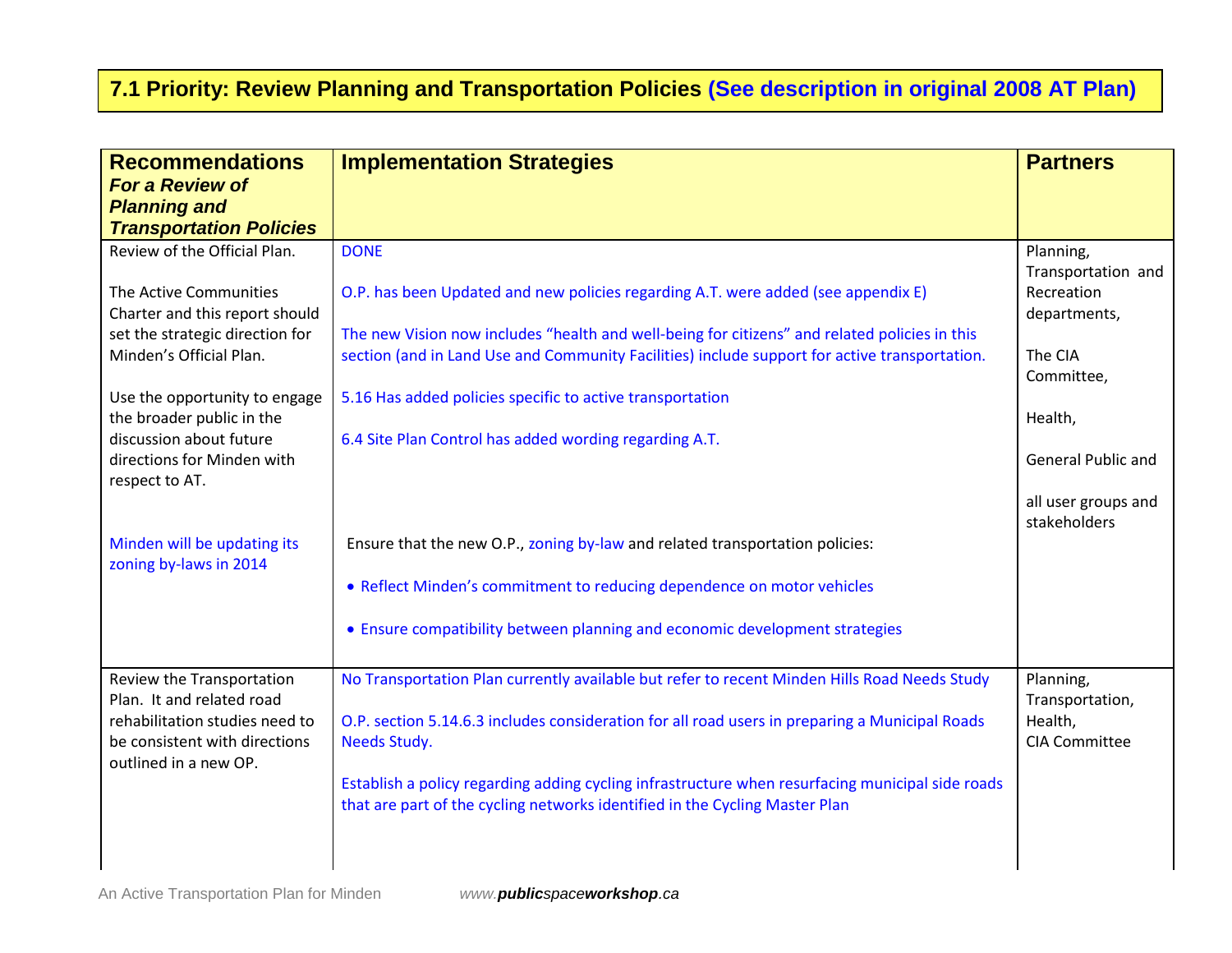| <b>Recommendations</b><br><b>For a Review of</b><br><b>Planning and</b><br><b>Transportation Policies</b>           | <b>Implementation Strategies</b>                                                                                                                                                                                                                                                                                                                                                                                                                                                                                                                               | <b>Partners</b>                                                                                                                                                                                |
|---------------------------------------------------------------------------------------------------------------------|----------------------------------------------------------------------------------------------------------------------------------------------------------------------------------------------------------------------------------------------------------------------------------------------------------------------------------------------------------------------------------------------------------------------------------------------------------------------------------------------------------------------------------------------------------------|------------------------------------------------------------------------------------------------------------------------------------------------------------------------------------------------|
| Develop or update any "pre-<br>submission guidelines for new<br>development" so they include a<br>commitment to AT. | Refer to Site Plan Control (Section 6) and 2.3.3.2 c)<br>Include Health Unit in pre-development discussions and review of site / subdivision plans (for<br>example, Waterloo and Peel Region).<br>Refer to Institute of Transportation Engineers Promoting Sustainable Transportation<br>Through Site Design for an example of a check-list<br>2.5.4.2 h) Site Plan review must include considerations for A.T.<br>Refer to the following resource: http://www.cite7.org/resources/documents/ITERP-<br>PromotingSustainableTransportationThroughSiteDesign.pdf | Planning,<br>Transportation,<br>Health,<br>Draft Checklist for<br>Planners to Design<br>Active<br>Communities<br>(Haliburton,<br>Kawartha, Pine<br><b>Ridge District</b><br>Health Unit, 2007) |
| Clarify Barrier Free Policies for<br>Minden Hills<br>Strike an Active Transportation                                | Accessibility on streets and in parks is noted throughout the O.P.<br>Include an accessibility definition with a reference to the Accessibility for Ontarians with<br><b>Disabilities Act (AODA)</b><br>DONE (through C.I.A.)                                                                                                                                                                                                                                                                                                                                  | Planning,<br>Transportation<br>County<br>Accessibility<br>Committee<br>Planning, Health,                                                                                                       |
| Committee                                                                                                           | Continue to liaise with C.I.A. on A.T. matters, including evaluation (see Seven Years Later report)<br>Follow through on application for RED funding from OMAFRA for a trails master plan                                                                                                                                                                                                                                                                                                                                                                      | Transportation,<br>CIA and other<br>stakeholders                                                                                                                                               |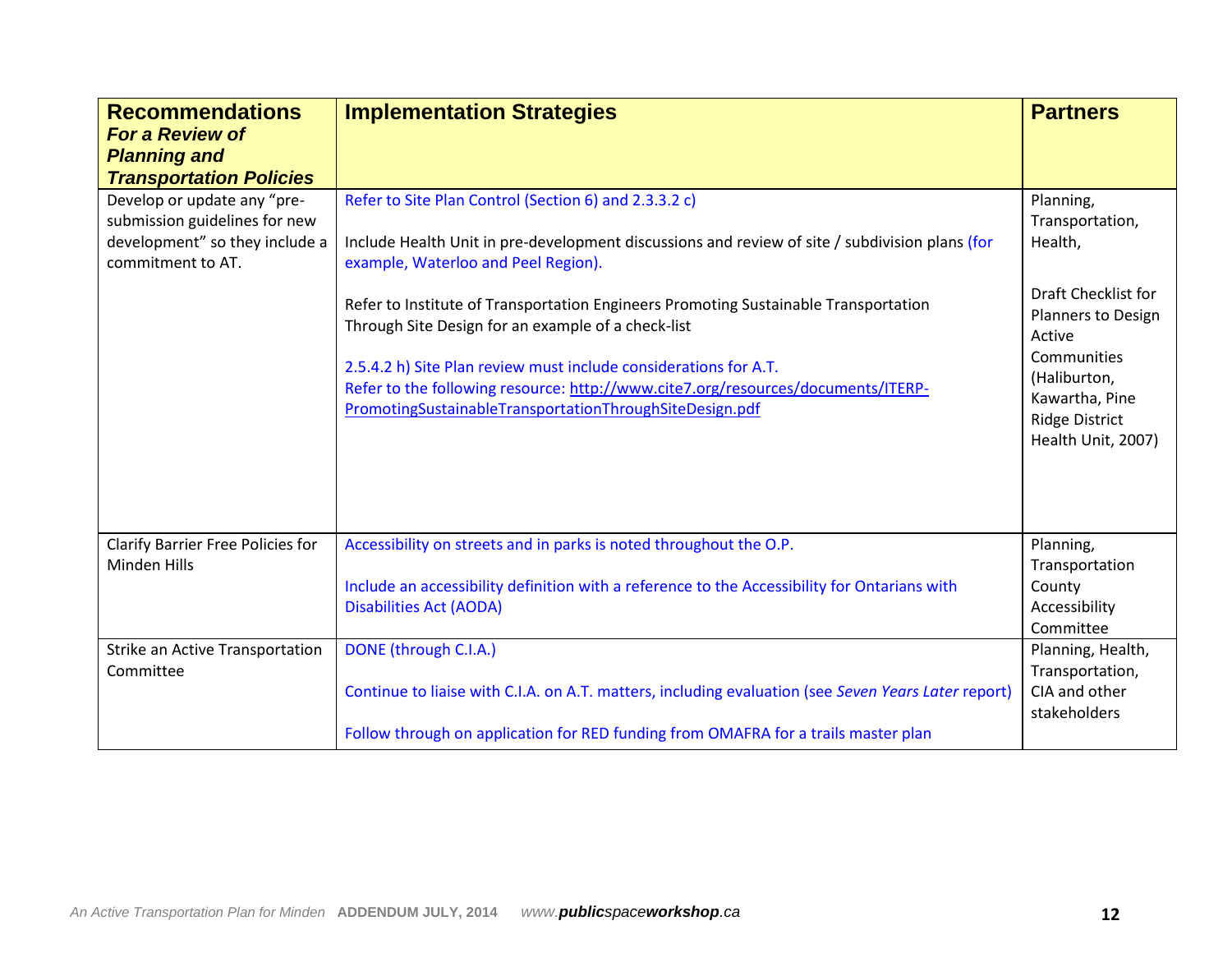# **7.2 Priority: School Zone (See description in original 2008 AT Plan)**

| <b>Recommendations</b><br><b>For the School Zone</b>                                                                                                                 | <b>Implementation Strategies</b>                                                                                                                                  | <b>Partners</b>                                                                                                                                                                      |
|----------------------------------------------------------------------------------------------------------------------------------------------------------------------|-------------------------------------------------------------------------------------------------------------------------------------------------------------------|--------------------------------------------------------------------------------------------------------------------------------------------------------------------------------------|
| Evaluate the effectiveness of recent<br>"Community Safety Zone"<br>designation.                                                                                      | <b>DONE</b><br>Pedestrian controlled crosswalk was installed; review and<br>evaluate effectiveness                                                                | ASES representatives,<br><b>CIA</b><br>Transportation,<br>ASES Parent Council, Student Council<br>Health Unit,<br><b>Family Health Team Healthy Seniors</b><br>Coordinator<br>Police |
| Establish a "School Transportation<br>Plan" to determine who comes from<br>where and by what mode. Include<br>safety training for students, teachers<br>and parents. | Reassess opportunities for working with ASES on school<br>travel planning<br>Seek opportunities to host more cycling skills workshops for<br>children and adults. | ASES representatives,<br>ASES Parent Council, Student Council<br>Transportation,<br><b>CIA</b><br>Police                                                                             |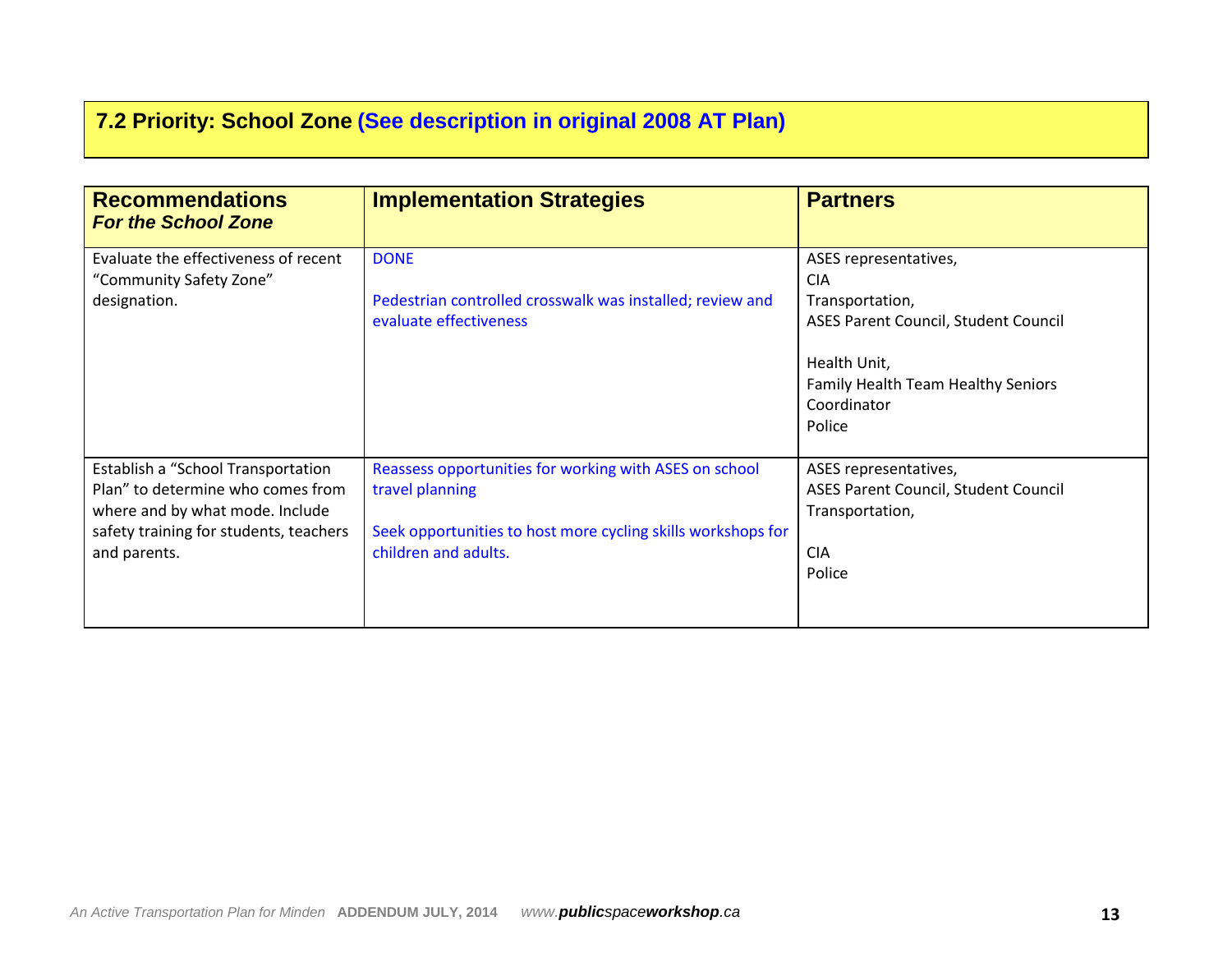| <b>Recommendations</b><br><b>For the School Zone</b>                                                                                                                                                                                                                                                                                                                                                                                                                                                                                                                 | <b>Implementation Strategies</b>                                                                                                                                                                                                                | <b>Partners</b>                                                                        |
|----------------------------------------------------------------------------------------------------------------------------------------------------------------------------------------------------------------------------------------------------------------------------------------------------------------------------------------------------------------------------------------------------------------------------------------------------------------------------------------------------------------------------------------------------------------------|-------------------------------------------------------------------------------------------------------------------------------------------------------------------------------------------------------------------------------------------------|----------------------------------------------------------------------------------------|
| Install three-way stop signs, or signalize with an<br>intersection pedestrian signal (IPS) Pedestrian cross-<br>overs (PXO or cross-walk) may not be as effective<br>especially with children as they may not have the<br>judgment to determine when to cross.<br>Install designated well-marked pedestrian crossings,<br>perhaps using curb build-outs or bike lanes to narrow<br>the roadway to slow cars and shorten the distance<br>pedestrians have to cross.<br>An IPS is described on the following link<br>http://www.burlingtonroadsafety.ca/BRSC Issues Pe | <b>DONE</b><br>Ensure pavement markings are prominent<br>Improve signal timing                                                                                                                                                                  | ASES representatives,<br>Transportation and<br><b>CIA Committee</b>                    |
| destrian Safety.htm<br>Explore the feasibility (considering pavement width,<br>on-street parking demand) of installing bike lanes on<br>Bobcaygeon Rd. from the downtown to the Cemetery<br>at the north end.                                                                                                                                                                                                                                                                                                                                                        | Minden Hills transportation department to<br>consult with stakeholders to determine feasibility<br>and fit within a larger cycling network.<br>Review OTM Book 18 for potential treatments<br>e.g. painting sharrows                            | ASES representatives,<br>Transportation,<br><b>Minden Hills Recreation</b>             |
| Physically and visually "pinch" Bobcaygeon Rd. near<br>the Cemetery - perhaps using bike lanes, curb<br>realignments, walls, event and service club signage,<br>plantings and trees to serve as a traffic calming<br>measure as described in Priority 7.5: Downtown<br><b>Improvements and Boosting Tourism</b>                                                                                                                                                                                                                                                      | Determine the feasibility (property, utilities,<br>available budget) of installing a gateway element.<br>Decorative gateways are now identified in the<br>Minden Village Development Plan along with a<br>proposed signage plan for the village | Transportation,<br>ASES representatives,<br><b>Business Association</b><br>and Tourism |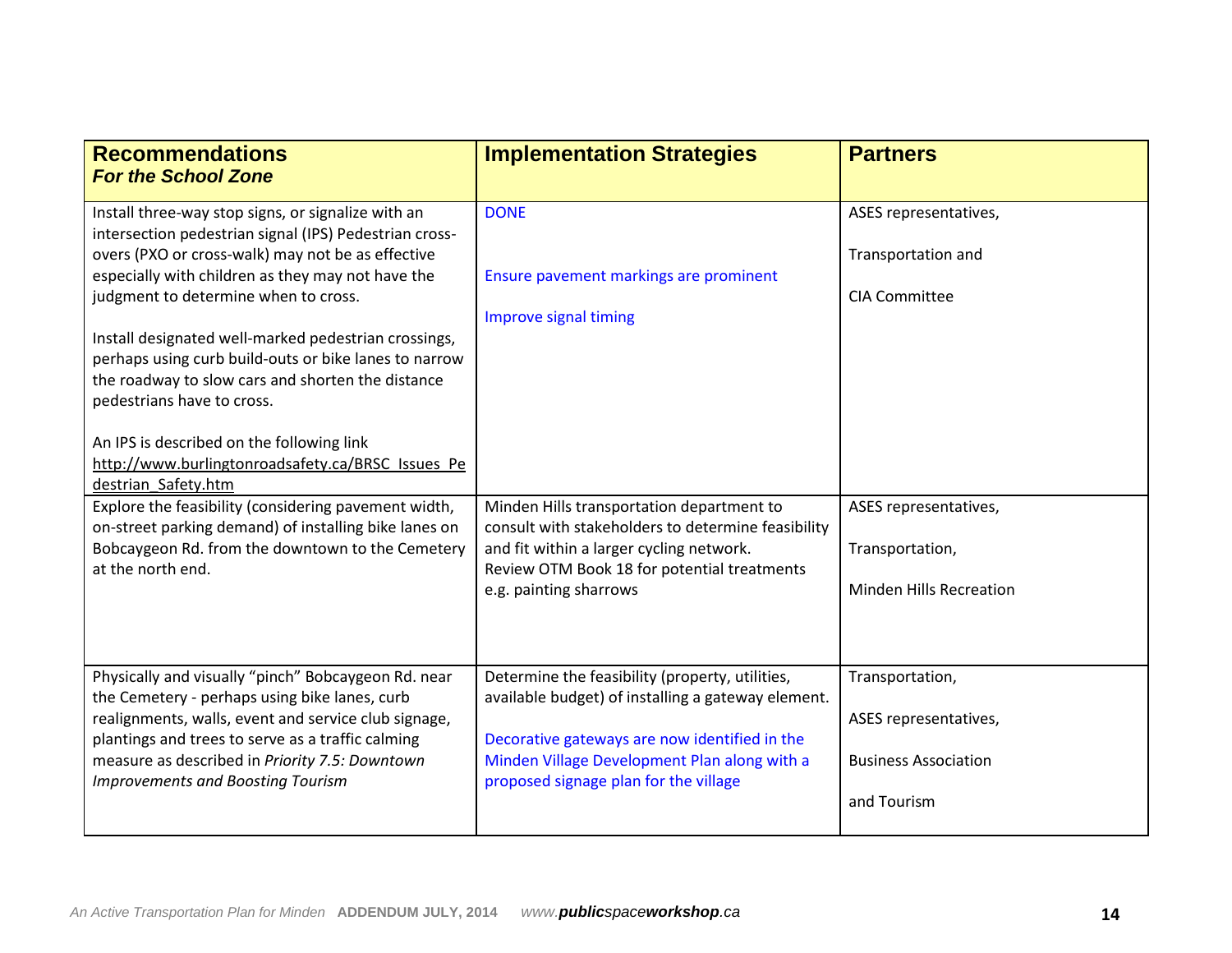| <b>Recommendations</b>                                                                                                                          | <b>Implementation Strategies</b>                                                                                                                                                                                                                                                                                                                                                                                                                                                                                                                                                                                                                                                                                                                                                                                            | <b>Partners</b>                                                                                              |
|-------------------------------------------------------------------------------------------------------------------------------------------------|-----------------------------------------------------------------------------------------------------------------------------------------------------------------------------------------------------------------------------------------------------------------------------------------------------------------------------------------------------------------------------------------------------------------------------------------------------------------------------------------------------------------------------------------------------------------------------------------------------------------------------------------------------------------------------------------------------------------------------------------------------------------------------------------------------------------------------|--------------------------------------------------------------------------------------------------------------|
| For Completing a Sidewalk, Trails &<br><b>Path Network</b>                                                                                      |                                                                                                                                                                                                                                                                                                                                                                                                                                                                                                                                                                                                                                                                                                                                                                                                                             |                                                                                                              |
| Use criteria suggested in column to the right to<br>prioritize projects as follows from highest to                                              | The following are some suggested criteria.                                                                                                                                                                                                                                                                                                                                                                                                                                                                                                                                                                                                                                                                                                                                                                                  |                                                                                                              |
| lowest:                                                                                                                                         | The project is in an area with a high number of seniors and<br>п<br>children<br>The project meets some overlapping agendas (i.e.<br>improving safety or accessibility, downtown revitalization,<br>activity for youth, cycling planning, completing missing<br>network links)<br>The project sets important strategic planning directions for<br>$\blacksquare$<br>improving AT infrastructure<br>The project is identified in the Minden Village Development<br>п<br>Master Plan (MVDP)<br>The project coincides with upcoming, time-sensitive<br>$\blacksquare$<br>opportunities (i.e. a scheduled road reconstruction)<br>The project is relatively doable "quick-start"<br>The project idea is technically feasible, i.e. is there sufficient<br>room in the right-of way to accommodate the proposed<br>infrastructure |                                                                                                              |
|                                                                                                                                                 | The project is budgeted in a way that won't overwhelm the<br>pool of resources for capital improvements                                                                                                                                                                                                                                                                                                                                                                                                                                                                                                                                                                                                                                                                                                                     |                                                                                                              |
| Add walking and cycling facilities along both sides<br>of Hwy 35 extending north-south to pre-<br>determined limits of the Commercial Corridor. | Conduct a feasibility analysis with stakeholders and determine<br>if a more detailed analysis and design is needed.<br>Refer to the MVDP for proposed changes and consider speed<br>reduction on Hwy 35 through the settlement area.                                                                                                                                                                                                                                                                                                                                                                                                                                                                                                                                                                                        | Planning Dept.,<br>Transportation,<br>MTO and Works Dept.,<br>Recreation Dept.,<br>Other stakeholders / user |
|                                                                                                                                                 | Meet with Ministry of Transportation (MTO) to determine<br>necessary steps for implementation.                                                                                                                                                                                                                                                                                                                                                                                                                                                                                                                                                                                                                                                                                                                              | groups incl. Haliburton<br>Highlands Cycling Coalition,                                                      |
| Add sidewalks on all four roads leading to Hwy<br>35. Water and Bobcaygeon are first priority.                                                  | Community feedback from the forum and walk audit identified<br>a need for sidewalks and extension of community safety zone                                                                                                                                                                                                                                                                                                                                                                                                                                                                                                                                                                                                                                                                                                  | Planning Dept.,                                                                                              |
| Newcastle and Booth are second priority.                                                                                                        | along Bobcaygeon Rd                                                                                                                                                                                                                                                                                                                                                                                                                                                                                                                                                                                                                                                                                                                                                                                                         | Transportation, MTO and<br>Works Dept.                                                                       |
|                                                                                                                                                 | Refer to MVDP for proposed changes.                                                                                                                                                                                                                                                                                                                                                                                                                                                                                                                                                                                                                                                                                                                                                                                         |                                                                                                              |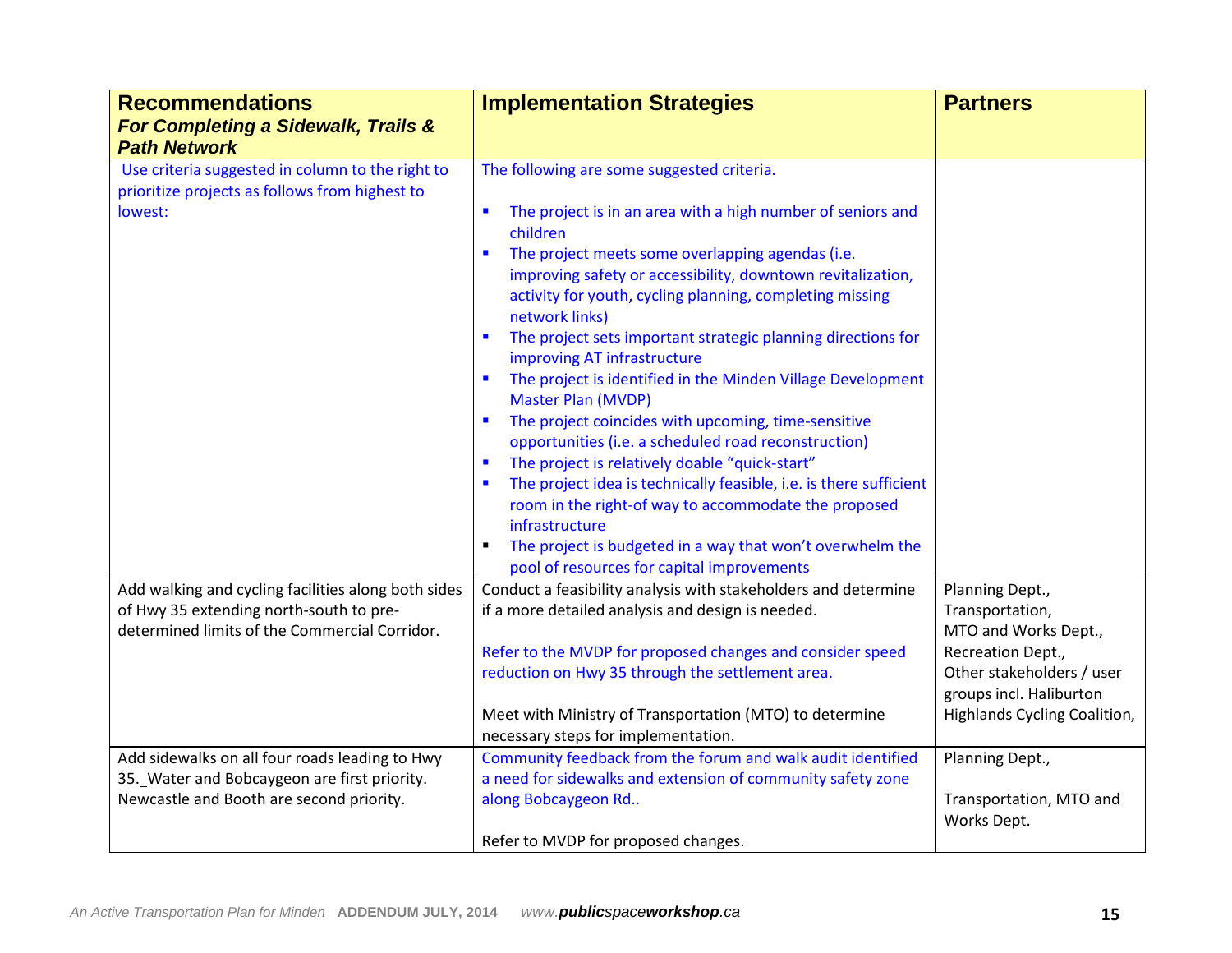# **7.3 Priority: Complete a Sidewalk, Trails and Path Network (See description in original 2008 AT Plan)**

| <b>Recommendations</b><br>For Completing a Sidewalk, Trails & Path<br><b>Network</b>                                                                                                                                                                                                                                                                                           | <b>Implementation Strategies</b>                                                                                           | <b>Partners</b>                                                   |
|--------------------------------------------------------------------------------------------------------------------------------------------------------------------------------------------------------------------------------------------------------------------------------------------------------------------------------------------------------------------------------|----------------------------------------------------------------------------------------------------------------------------|-------------------------------------------------------------------|
| Upgrade crossings of Hwy. 35 at Water and at<br>Bobcaygeon for pedestrians and cyclists, as there are<br>key destinations on the other side of the highway.<br>Possibilities include: pavement markings, trees,<br>replace separated right turn channel with a right turn<br>lane, install a planted centre median and pedestrian<br>refuge island, reduce curb turning radii. | Produce before and after drawing to illustrate<br>possible options for improvements.<br>Refer to MVDP for proposed changes | Planning<br>Transportation, MTO and Works<br><b>CIA Committee</b> |
| Upgrade the Minden Walking Trail (too wet in places)<br>perhaps with a board walk. Make it more accessible<br>to bikes and wheelchairs.                                                                                                                                                                                                                                        | <b>DONE</b><br>Continue boardwalk to arena/community centre<br>(through wet areas)                                         | Recreation<br><b>Transportation and Works</b>                     |
| Connect Panorama Park with downtown by trail.                                                                                                                                                                                                                                                                                                                                  | Conduct a feasibility analysis with stakeholders<br>and determine if a more detailed analysis and<br>design is needed.     | Recreation<br><b>Transportation and Works</b>                     |
| Connect McKay to Highland Gate by trail to<br>accommodate bikes.                                                                                                                                                                                                                                                                                                               | Conduct a feasibility analysis with stakeholders<br>and determine if a more detailed analysis and<br>design is needed.     | Recreation, Residents<br><b>Transportation and Works</b>          |
| Add sidewalks on Highland Gate and Knob Hill                                                                                                                                                                                                                                                                                                                                   | Conduct a feasibility analysis with stakeholders<br>and determine if a more detailed analysis and<br>design is needed.     | <b>Transportation and Works</b><br>Residents                      |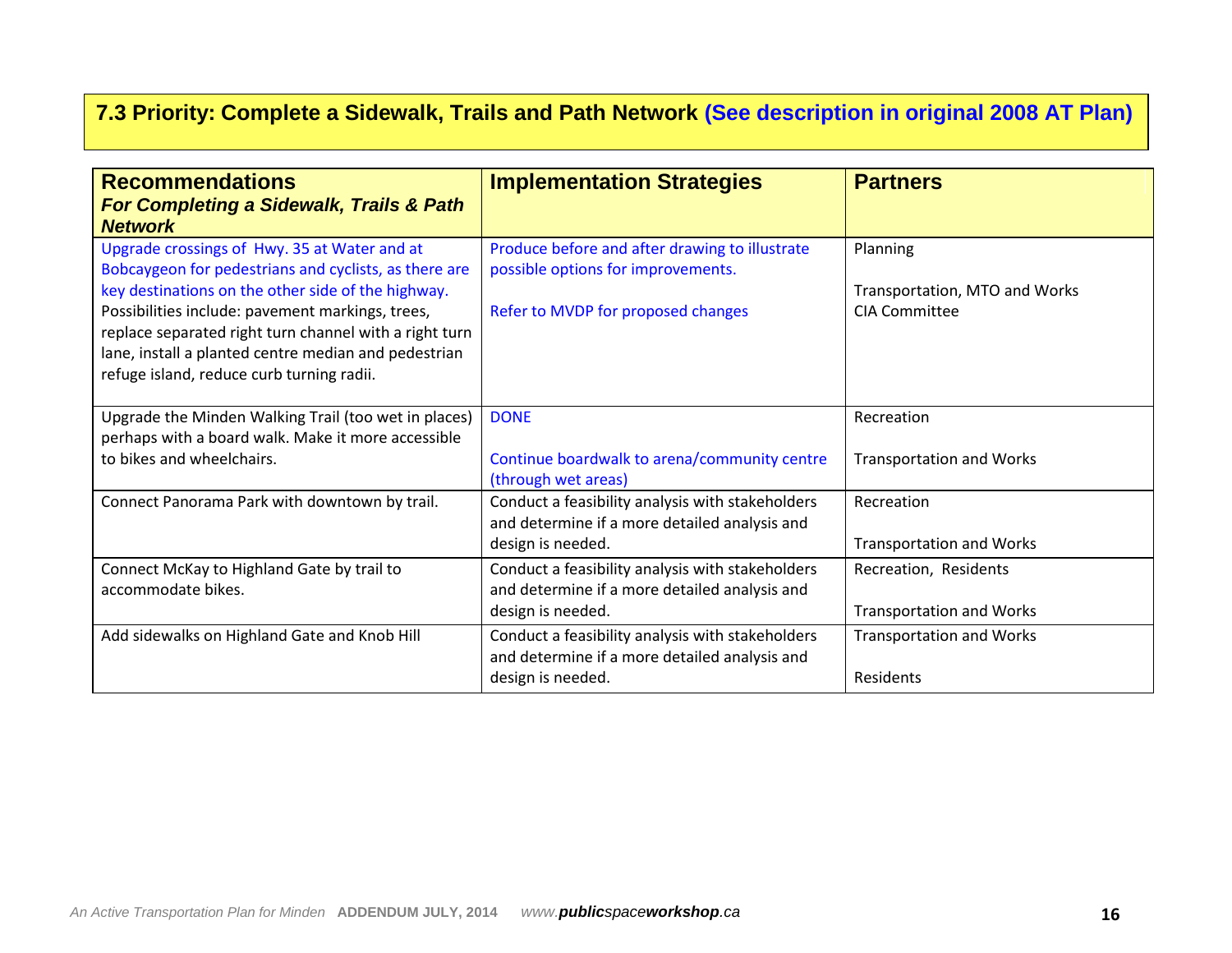| <b>Recommendations</b><br><b>For Completing a Sidewalk,</b><br><b>Trails &amp; Path Network</b>                           | <b>Implementation Strategies</b>                                                                                                                   | <b>Partners</b>                                                                                  |
|---------------------------------------------------------------------------------------------------------------------------|----------------------------------------------------------------------------------------------------------------------------------------------------|--------------------------------------------------------------------------------------------------|
| Connect Teasdale to Hwy 35 (at<br>"Tim's") with walk and bike trail                                                       | A footpath exists. Identify boundaries of municipal property and look<br>at existing "desire line" routes in order to establish an official trail. | <b>Recreation Dept.</b>                                                                          |
|                                                                                                                           |                                                                                                                                                    | Transportation, MTO and Works                                                                    |
| Create guidelines for new development<br>outlining required right of way for AT<br>related improvements (see also section | DONE. Now reflected in Site Plan Control under the Official Plan.<br>Continue to monitor development applications to ensure support for<br>A.T.    | See other Ontario precedents.<br>(Appendix 'E').                                                 |
| 7.1 Priority: Planning for Growth and<br>New Development)                                                                 | There could be an AT classification system with some minimum                                                                                       | Planning                                                                                         |
|                                                                                                                           | standards (i.e. widths, materials, signage) and a number of general<br>categories                                                                  | CIA and Health Unit                                                                              |
|                                                                                                                           | Off-road recreation trail (cycling, walking)<br>Off-road hiking trail<br>٠                                                                         | "Draft Checklist for Planners to<br>Design Active Communities", created                          |
|                                                                                                                           | On-road cycling (paved shoulders, cycling lanes or signed routes)<br>٠<br>Sidewalks at commercial, residential, etc.<br>٠                          | by HKPR District Health Unit<br>(Haliburton, Kawartha, Pine Ridge<br>District Health Unit, 2007) |
|                                                                                                                           | Include the above considerations in proposed Parks and Trails Master<br><b>Plan exercise</b>                                                       |                                                                                                  |
| Update all policies related to road                                                                                       | See the Official Plan section for A.T.                                                                                                             | Planning Dept.                                                                                   |
| reconstruction, resurfacing and other<br>improvements to incorporate active                                               | Review the schedule for all road improvement projects over the next                                                                                | County Roads Dept.,<br>Transportation,                                                           |
| transportation infrastructure in the                                                                                      | 5 to 10 years, consult with C.I.A. to determine where there are                                                                                    | MTO and Works Dept.,                                                                             |
| planning, design and budgeting stages.                                                                                    | opportunities to include missing AT infrastructure.                                                                                                | Recreation Dept. and                                                                             |
|                                                                                                                           |                                                                                                                                                    | Other stakeholders / user groups                                                                 |
|                                                                                                                           |                                                                                                                                                    | incl. CIA Committee                                                                              |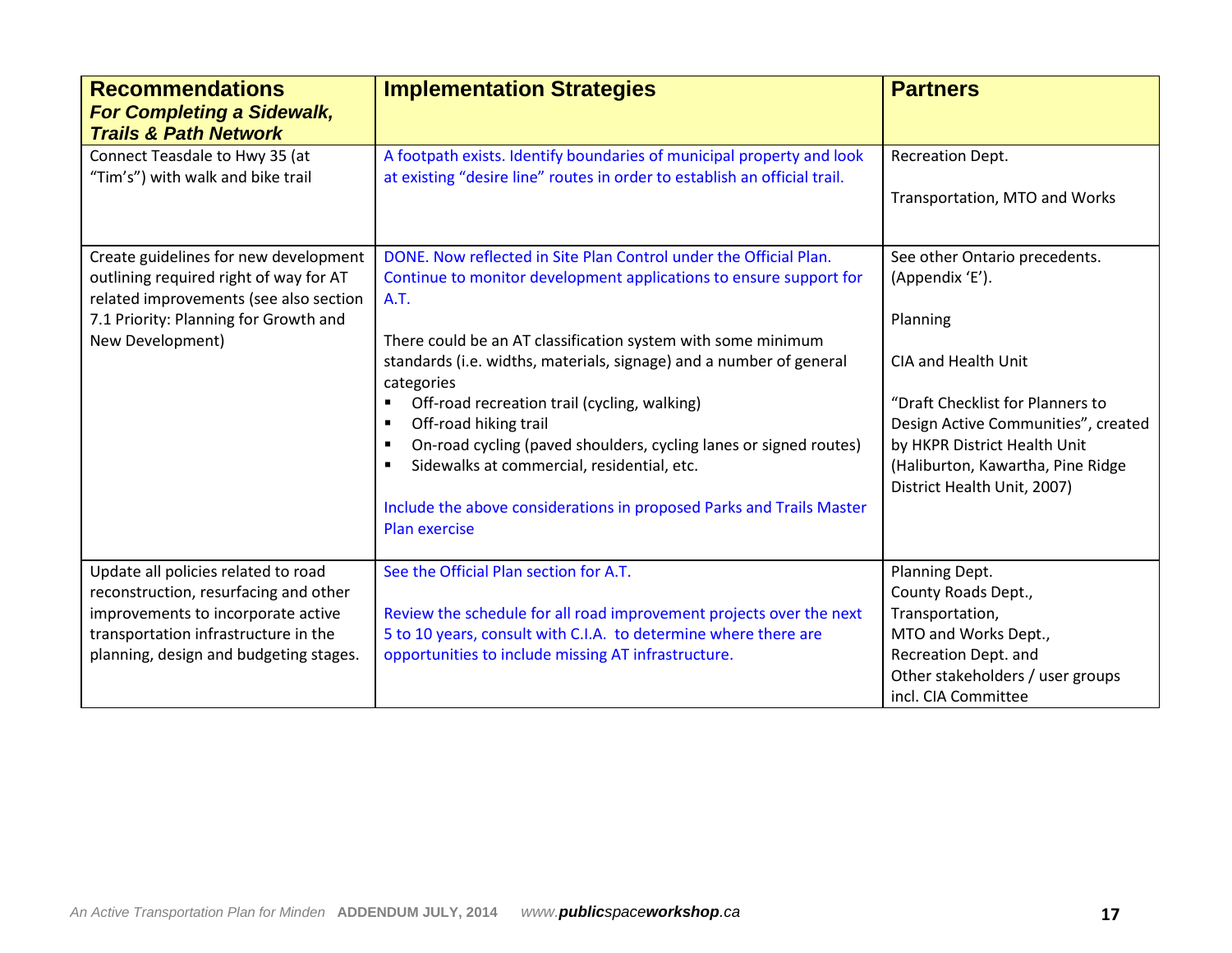# **7.4 Priority: Maintenance of existing sidewalk and trail infrastructure (See description in original 2008 AT Plan)**

| <b>Recommendations</b><br><b>Maintenance of existing</b><br>sidewalk and trail infrastructure | <b>Implementation Strategies</b>                                                                                | <b>Partners</b>                                       |
|-----------------------------------------------------------------------------------------------|-----------------------------------------------------------------------------------------------------------------|-------------------------------------------------------|
| Address recommendations from the Walk<br>Audit and Forum conducted in 2013                    | <b>Recommendations include:</b><br>Establish a capital budget figure for annual sidewalk<br>$\bullet$           | Transportation and Works Dept.                        |
|                                                                                               | improvements and incorporate targeted improvements<br>and repairs into the Five Year Capital Improvements Plan. | <b>Recreation Dept.</b>                               |
|                                                                                               | Include sidewalk maintenance in annual roads budget.<br>Establish a policy/minimum standard for sidewalk        | CIA Committee                                         |
|                                                                                               | maintenance including consideration of Regulation<br>239/02, 16.1 Sidewalk surface discontinuities              | <b>Business Association (for commercial</b><br>areas) |
| Determine need for snow clearing on                                                           | Link Snowdon Park to Minden Trail<br>$\bullet$<br>Handrail needed at stone stairs across from boardwalk         | <b>County Accessibility Committee</b>                 |
| <b>Riverwalk Trail</b>                                                                        | Conduct a survey to ask about preferences in winter                                                             |                                                       |

# **7.5 Priority: Downtown Improvements and Boosting Tourism (See description in original 2008 AT Plan)**

| <b>Recommendations</b><br><b>Downtown Improvements &amp;</b> | <b>Implementation Strategies</b>                                    | <b>Partners</b>                       |
|--------------------------------------------------------------|---------------------------------------------------------------------|---------------------------------------|
| <b>Boosting Tourism</b>                                      |                                                                     |                                       |
| Reconfigure the intersections of                             | This is planned in the Minden Village Development Plan (MVDP)       | Transportation and Works Dept.        |
| Bobcaygeon Rd. at Water St and at                            |                                                                     |                                       |
| Newcastle St. so that they include signals                   | There are now all-way stops downtown at intersections of Prince and | <b>Business / Tourism Association</b> |
| or 3-way stop signs and well-marked                          | St Germaine, and Newcastle and St. Germaine.                        |                                       |
| crossings (using distinct paving and                         |                                                                     | <b>CIA Committee</b>                  |
| markings) for pedestrians.                                   | Recently a by-law was passed and signs posted to lower speed to 40  |                                       |
|                                                              | km/hour along Bobcaygeon, Newcastle and Water St.                   |                                       |
|                                                              |                                                                     |                                       |
|                                                              |                                                                     |                                       |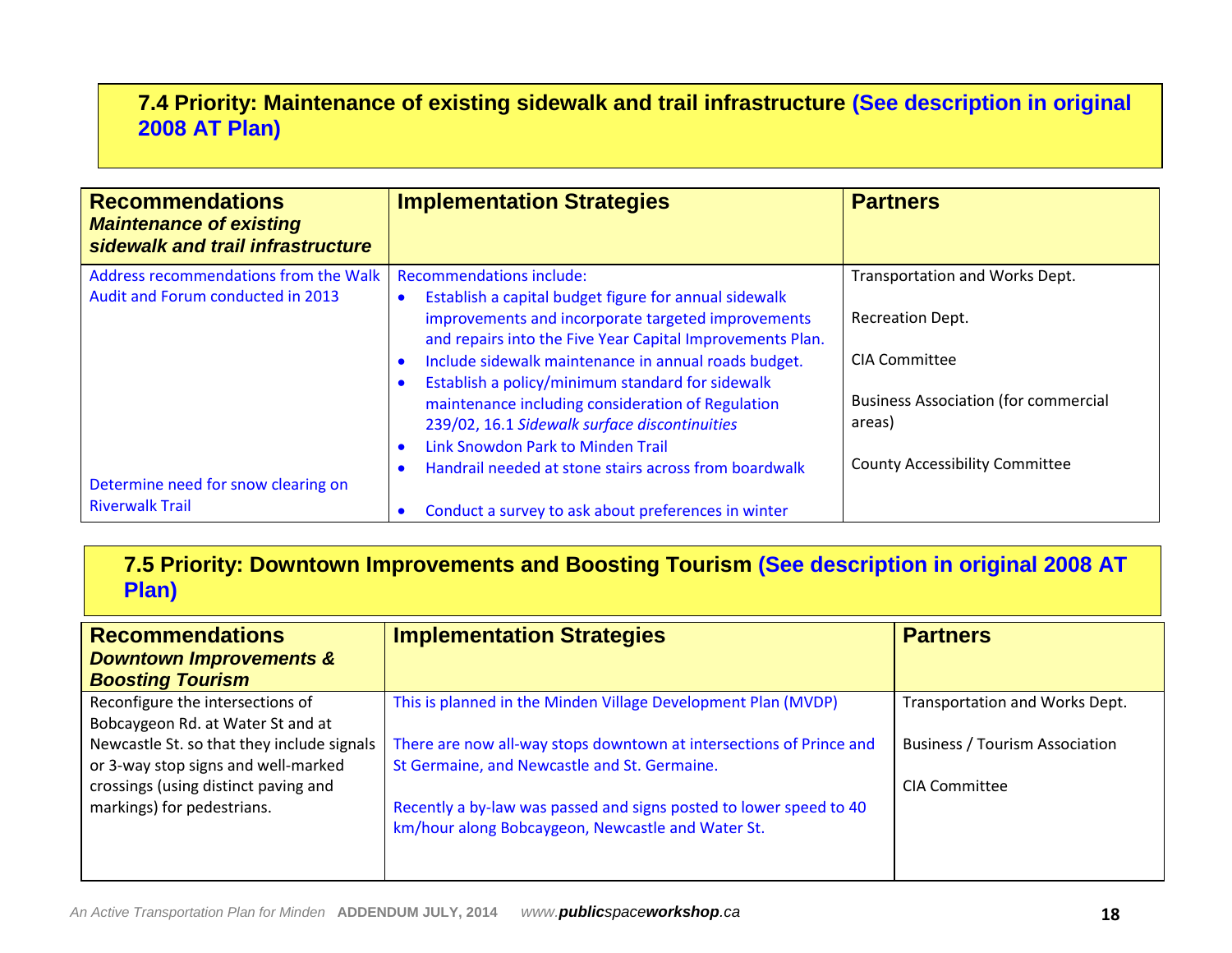| <b>Recommendations</b><br><b>Downtown Improvements &amp;</b><br><b>Boosting Tourism</b> | <b>Implementation Strategies</b>                                                                                                                                                                                                                                                                                                     | <b>Partners</b>                                                                              |
|-----------------------------------------------------------------------------------------|--------------------------------------------------------------------------------------------------------------------------------------------------------------------------------------------------------------------------------------------------------------------------------------------------------------------------------------|----------------------------------------------------------------------------------------------|
| Utilize and implement recommendations                                                   | Of particular relevance are:<br>$\bullet$                                                                                                                                                                                                                                                                                            | Transportation and Works Dept.                                                               |
| in the Minden Village Development<br>Master Plan - Jan 2013                             | Recommendations on way-finding (including maps, banners,<br>$\circ$<br>street signs, sign posts, murals and info kiosk).<br>Recommendations on Sunnybrook Bridge sidewalk widening<br>$\circ$                                                                                                                                        | <b>Business / Tourism Association</b>                                                        |
|                                                                                         | Accessibility and sidewalk improvements<br>$\circ$                                                                                                                                                                                                                                                                                   | <b>CIA Committee</b>                                                                         |
|                                                                                         | Streetscape improvement strategy (addition of benches,<br>$\circ$<br>plantings, bike racks, and removal of sidewalk obstructions<br>such as planters)                                                                                                                                                                                | <b>County Accessibility Committee</b>                                                        |
|                                                                                         | Parkland, playground and public washroom<br>$\circ$<br>Gateways into the community (at Bobcaygeon and Hwy 35,<br>$\circ$<br>Water and Hwy 35)<br>Sidewalk corridor connections (e.g., along Water St. between<br>downtown and Hwy 35)<br>Add sidewalk along Milne Street from Newcastle Street to<br>$\circ$<br><b>Prince Street</b> | <b>Recreation Dept.</b>                                                                      |
| Bobcaygeon Rd. bridge over the Gull                                                     | Refer to MVDP for details regarding proposed improvements                                                                                                                                                                                                                                                                            | <b>Transportation and Works</b>                                                              |
| River: repair and in future, widen the<br>bridge's narrow walkways.                     |                                                                                                                                                                                                                                                                                                                                      | <b>Business / Tourism Association</b>                                                        |
|                                                                                         |                                                                                                                                                                                                                                                                                                                                      | <b>CIA Committee</b>                                                                         |
|                                                                                         |                                                                                                                                                                                                                                                                                                                                      | Conservation / flood-control<br>Authority (for reconstruction)                               |
| Review downtown area lighting levels for<br>pedestrian safety especially at Water       | Conduct a night time walk with stakeholders to review lighting levels.<br>Where possible adjust fixtures and wattage of bulbs. Set out priority                                                                                                                                                                                      | <b>Transportation and Works</b>                                                              |
| <b>Street and Bobcaygeon Rd. towards</b><br>Highway 35.                                 | improvements.                                                                                                                                                                                                                                                                                                                        | <b>CIA Committee</b><br><b>County Accessibility committee</b><br><b>Business Association</b> |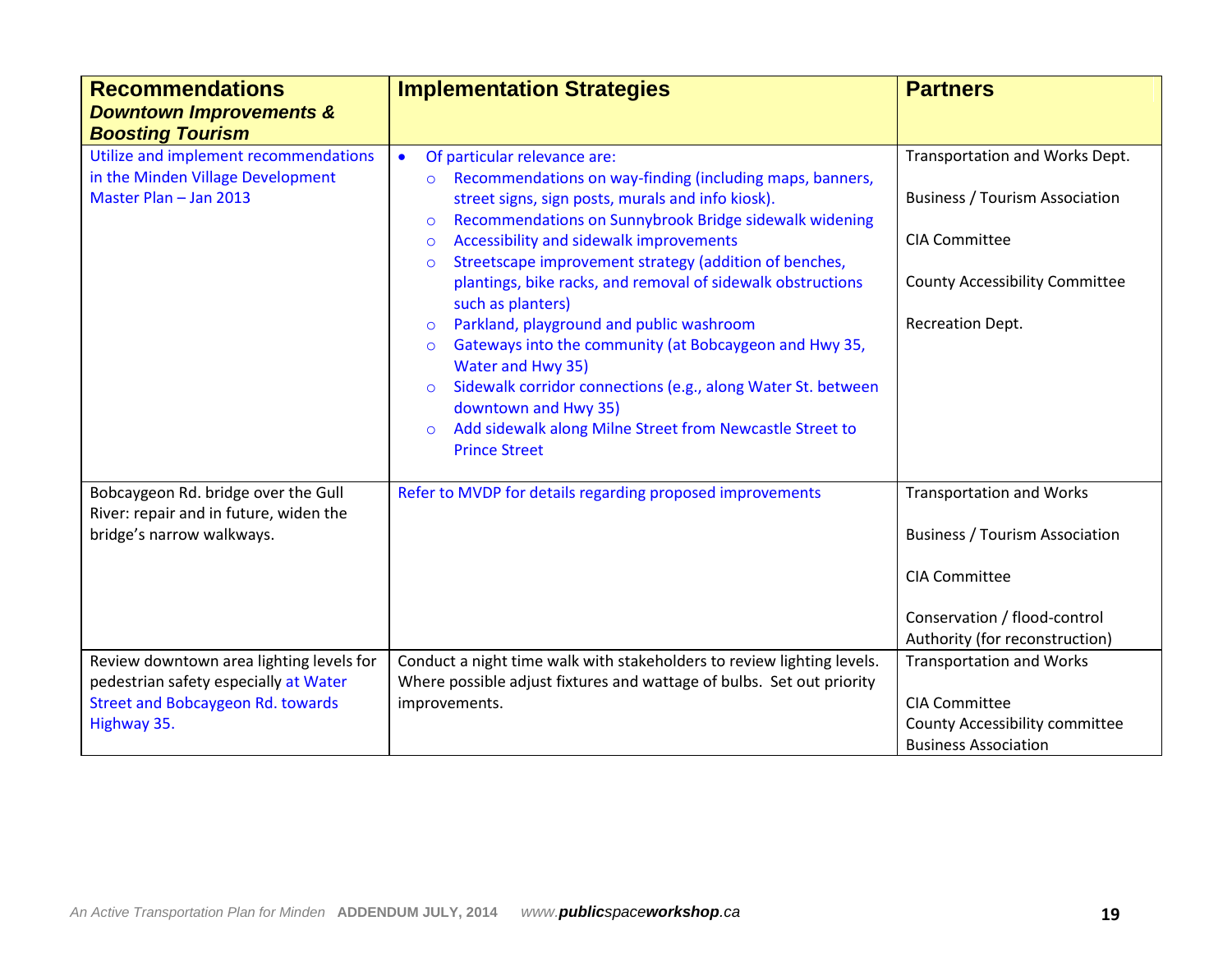| <b>Recommendations</b><br><b>Downtown Improvements</b><br>& Boosting Tourism                              | <b>Implementation Strategies</b>                                                                                                                                   | <b>Partners</b>                                     |
|-----------------------------------------------------------------------------------------------------------|--------------------------------------------------------------------------------------------------------------------------------------------------------------------|-----------------------------------------------------|
| Pritchard Lane and Milne St. have<br>undefined roadway and parking<br>areas; it is unclear where the lane | Refer to Minden Village Development Master Plan (4.4.1) for details<br>regarding proposed improvements                                                             | <b>Transportation and Works</b><br>Recreation Dept. |
| ends and parking begins, and<br>where pedestrians should be.                                              |                                                                                                                                                                    | <b>CIA Committee</b>                                |
|                                                                                                           |                                                                                                                                                                    | <b>Business Association</b>                         |
| At the Grey Hound Bus stop:<br>review conditions and identify                                             | Meet with representative from Minden Mercantile to discuss possibilities.                                                                                          |                                                     |
| possible improvements to make<br>visitors feel welcome and                                                |                                                                                                                                                                    | Tourism                                             |
| comfortable, i.e., establish a                                                                            |                                                                                                                                                                    | <b>Minden Mercantile</b>                            |
| covered waiting area with seating,<br>perhaps a notice board.                                             |                                                                                                                                                                    |                                                     |
| Review options for cultural<br>programming downtown,<br>especially programming that                       | <b>DONE</b><br>Better public washroom is needed (open 24 hours)                                                                                                    | Recreation Dept., Cultural Centre<br>CIA committee  |
| includes youth (i.e. host a Saturday<br>afternoon music jam, theatre, etc.)                               |                                                                                                                                                                    | Minden Youth<br><b>Riverwalk Committee</b>          |
| Review "hot spots" identified in<br>community forum event                                                 | Parking at post office - people back out creating potential hazard for<br>$\bullet$<br>pedestrians                                                                 |                                                     |
|                                                                                                           | Sidewalk broken at corner of Invergordon Ave. and Bobcaygeon Rd.<br>$\bullet$<br>DQ Grill & Chill - Hwy 35 and Bobcaygeon Rd. - connect with sidewalk<br>$\bullet$ |                                                     |
|                                                                                                           | Need to restrict access to trucks with long trailers; add signage at<br>$\bullet$<br>Bobcaygeon Rd. and Hwy 118 for traffic traveling south and at                 |                                                     |
|                                                                                                           | Bobcaygeon Rd. and Scotch Line for traffic traveling north                                                                                                         |                                                     |
|                                                                                                           | Alley between downtown and Milne St needs maintenance and better<br>$\bullet$<br>lighting                                                                          | <b>Business owners/landlords</b>                    |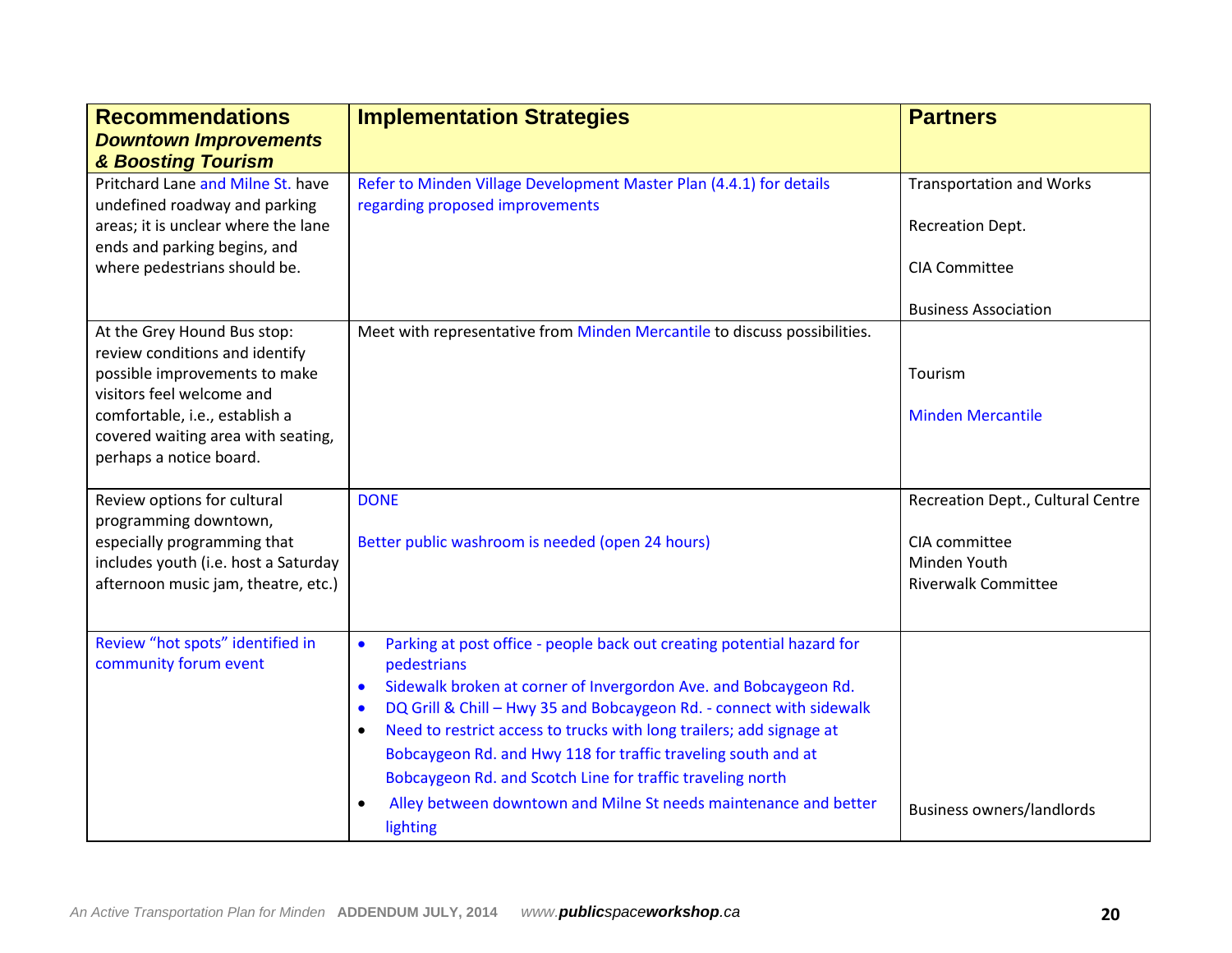# **7.6 Priority: Promoting a Culture of Walking and Active Transportation (AT) in Minden**

# **(See description in original 2008 AT Plan)**

| <b>Recommendations</b><br><b>Promoting a Culture of Walking &amp; AT</b><br>in Minden                         | <b>Implementation Strategies</b>                                                                                  | <b>Partners</b>                  |
|---------------------------------------------------------------------------------------------------------------|-------------------------------------------------------------------------------------------------------------------|----------------------------------|
| Create a "Village Active Transportation<br>Furnishings Plan" to establish locations for                       | Bike racks still needed especially downtown. Consider<br>post and ring racks. Can also encourage business to      | U-Links, CIA Committee           |
| benches, trees, waste baskets, bike racks and<br>signage.                                                     | install                                                                                                           | <b>Business association</b>      |
|                                                                                                               | Ensure racks and bikes don't block sidewalks (e.g. at the<br>hospital facing wrong way)                           | Recreation Dept.                 |
| Continue to utilize Minden's Active<br><b>Transportation Map.</b>                                             | Map updated in 2012<br>Review locations of sign kiosks and relocate if necessary                                  | <b>CIA Committee</b>             |
|                                                                                                               |                                                                                                                   | <b>Health Unit</b>               |
| Promote safe walking and cycling for children.                                                                | Seek opportunities for partnership with school, health<br>unit, OPP, township to implement school travel planning | <b>Health Unit</b>               |
|                                                                                                               |                                                                                                                   | ASES                             |
|                                                                                                               | Include education component in Minden 150 Bike Tour if<br>or when it is held in the future (e.g., bike rodeo)     | Police                           |
| Determine interest in a day or weekend long<br>street festival downtown "Opening up the<br>streets downtown". | Use Canada Day as a model for other street festivals                                                              | <b>County Tourism Department</b> |
| Review the effectiveness of posted speed limits<br>and possible reductions in residential and                 | Walk Audit confirms the need to reduce speeds in<br>downtown to 40 Km/hr - DONE                                   | Transportation                   |
| school areas.                                                                                                 |                                                                                                                   | Police                           |
|                                                                                                               | Install speed feedback sign on Bobcaygeon going north<br>past Home Hardware                                       |                                  |
| Municipality could increase promotion for<br>cycling                                                          | e.g., use web site to promote cycling events, host events<br>such as Minden 150                                   | <b>County Tourism Department</b> |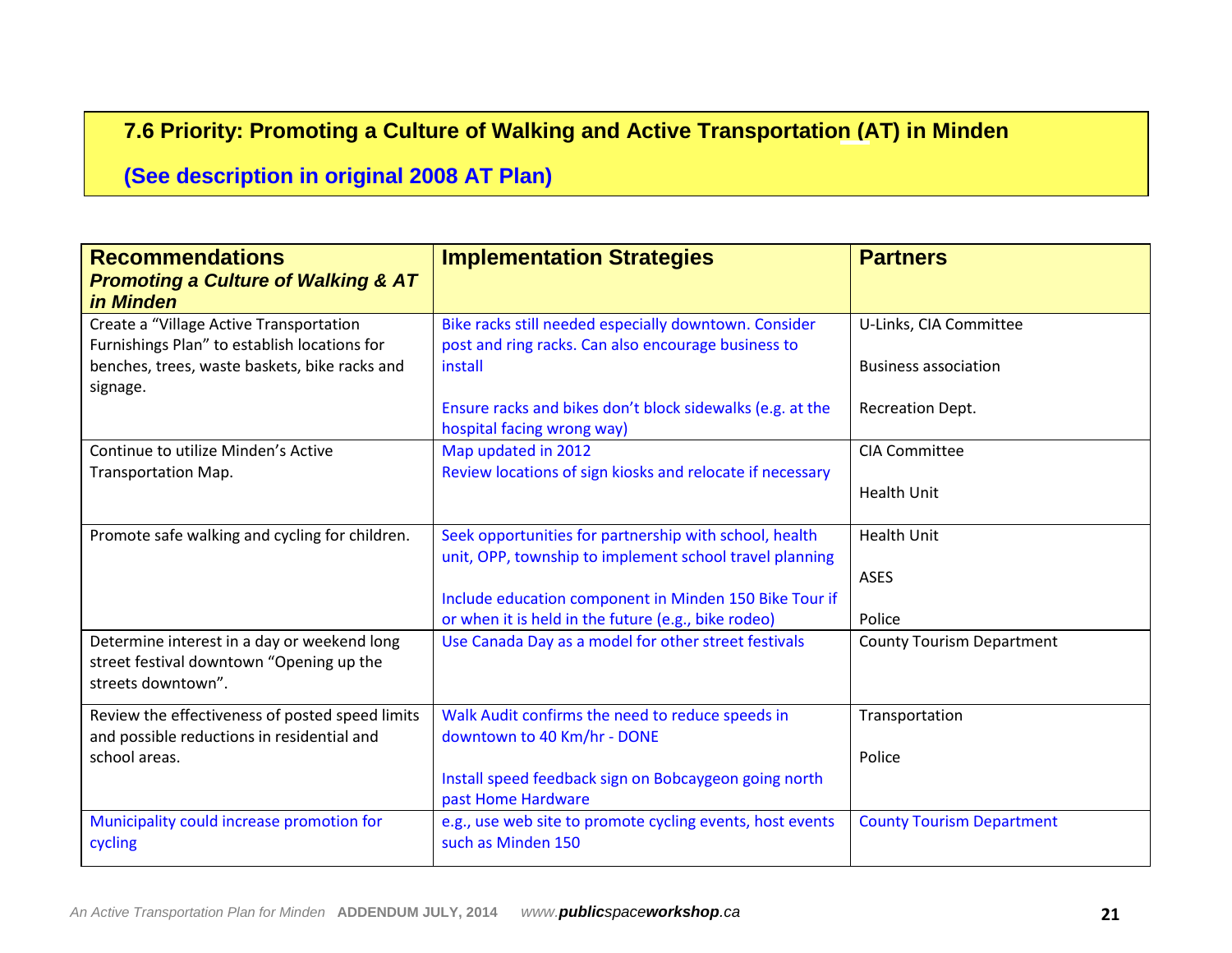## **9.0 Resources**

#### Other Potential Resources

- The Federation of Canadian Municipalities (FCM) Green Municipal Fund for municipal governments (for plans, feasibility studies and capital projects). [http://www.fcm.ca/home/programs/green-municipal-fund/what-we](http://www.fcm.ca/home/programs/green-municipal-fund/what-we-fund/projects/transportation-funding.htm)[fund/projects/transportation-funding.htm](http://www.fcm.ca/home/programs/green-municipal-fund/what-we-fund/projects/transportation-funding.htm)
- Federation of Canadian Municipalities (FCM) Green Municipal Fund The fund has a transportation stream to promote mode shift and fossil fuel use reduction
- Ontario Ministry of Health and Long Term Care Healthy Communities Fund
	- Includes three separate streams geared to promoting healthy active lives <http://www.mhp.gov.on.ca/en/healthy-communities/hcf/>

## **Appendices**

## **Appendix 'D' Standards and Guidelines Resources**

## Trail Development Standards and Guidelines

Recent research regarding design standards that encourage or discourage cycling [http://cyclingincities](http://cyclingincities-spph.sites.olt.ubc.ca/files/2012/08/OpinionSurveyBrochure.pdf)[spph.sites.olt.ubc.ca/files/2012/08/OpinionSurveyBrochure.pdf](http://cyclingincities-spph.sites.olt.ubc.ca/files/2012/08/OpinionSurveyBrochure.pdf)

This resource guide can be used for active transportation in smaller rural communities [Active](http://completestreetsforcanada.ca/resources/active-transportation-beyond-urban-centres-walking-and-bicycling-small-towns-and-rural) [Transportation](http://completestreetsforcanada.ca/resources/active-transportation-beyond-urban-centres-walking-and-bicycling-small-towns-and-rural) Beyond Urban Centres: Walking and Bicycling in Small Towns and Rural America, Roads to Trails [Conservancy](http://completestreetsforcanada.ca/resources/active-transportation-beyond-urban-centres-walking-and-bicycling-small-towns-and-rural) www.railstotrails.org

More recent design guidelines applicable to Ontario including the following:

- Accessibility Standard for the Design of Public Spaces, All public sector organizations are to be in compliance by 2016. See [Integrated Accessibility Standards Regulation 191/11](http://www.e-laws.gov.on.ca/html/regs/english/elaws_regs_110191_e.htm#BK92) at: [http://www.mcss.gov.on.ca/en/mcss/programs/accessibility/built\\_environment/index.aspx](http://www.mcss.gov.on.ca/en/mcss/programs/accessibility/built_environment/index.aspx)
- Ministry of Transportation Ontario (MTO) Ontario Traffic Manual Book 18 Ontario Bikeway Planning and Design Guidelines has been updated. The final draft is available online here: <http://www.otc.org/wp/wp-content/uploads/2013/12/Book18FinalDraft.pdf> It includes:
	- Shared Roadway/Signed Bike Route;
	- Signed Bike Route with Paved Shoulder or with Buffered Paved Shoulder;
	- Bicycle Lane; and
	- Separated Bicycle Lane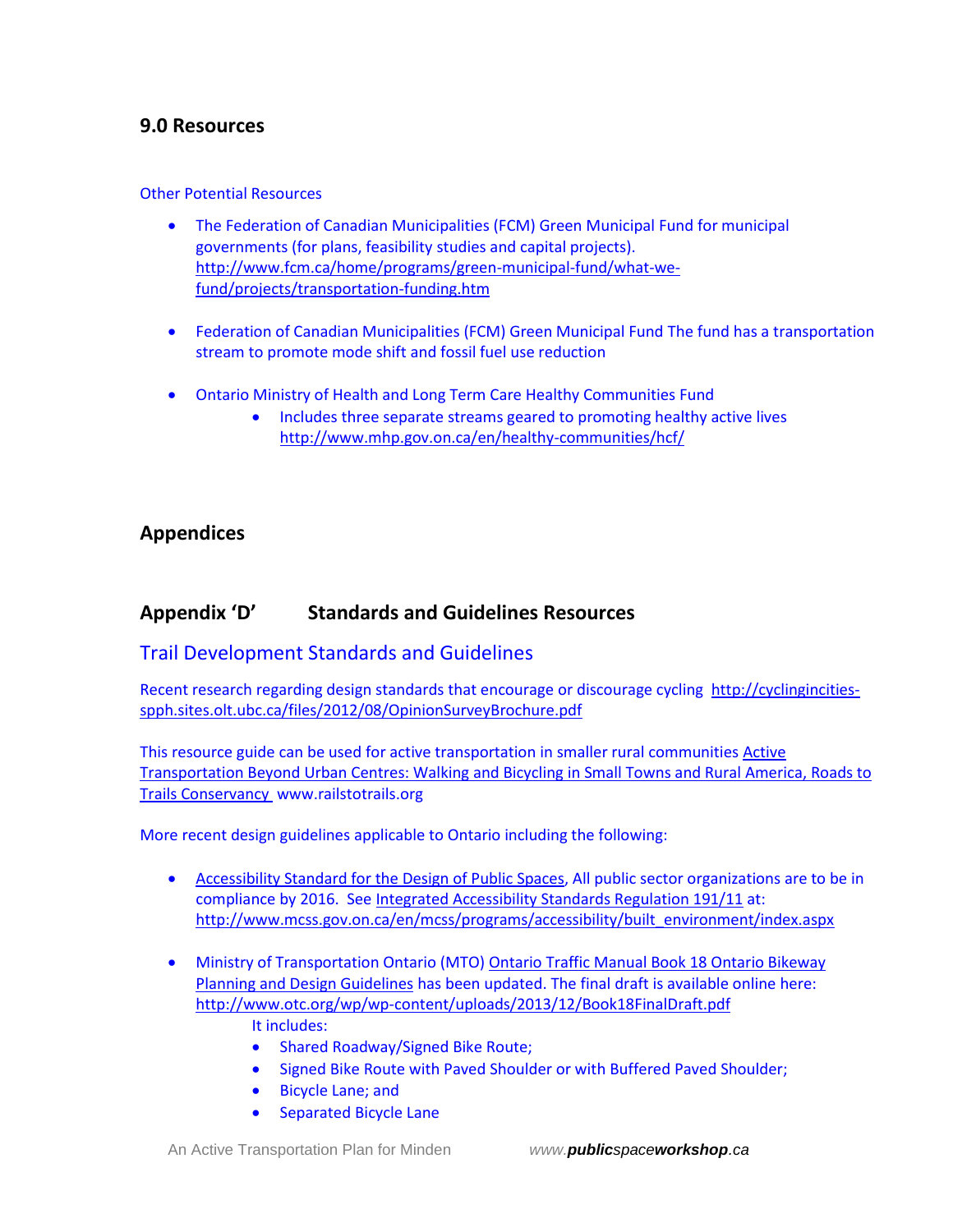An overview is available here:

http://www.sharetheroad.ca/files/MTO\_Bikeway\_Guidelines\_Amy\_Ibrahim\_Jim\_Dowell. [pdf](http://www.sharetheroad.ca/files/MTO_Bikeway_Guidelines_Amy_Ibrahim__Jim_Dowell.pdf)

- OTM Book 15 Pedestrian Crossing Treatments is in draft (July 2014) and includes recommendations for both controlled and uncontrolled pedestrian crossings.
- Bikeway Design Guidelines for Provincial Highways is being updated. In the interim, the 1996 edition is still available for purchase from Publications Ontario: [http://www.mto.gov.on.ca/english/engineering/management/corridor/municipal](http://www.mto.gov.on.ca/english/engineering/management/corridor/municipal-guideline/planning.shtml#section_two_two_five)[guideline/planning.shtml#section\\_two\\_two\\_five](http://www.mto.gov.on.ca/english/engineering/management/corridor/municipal-guideline/planning.shtml#section_two_two_five)
- NACTO Urban Bikeway Design (2012) available here [http://nacto.org/cities-for-cycling/design](http://nacto.org/cities-for-cycling/design-guide/)[guide/](http://nacto.org/cities-for-cycling/design-guide/) Some details are available when you click on the photos of various types of infrastructure.
- AASHTO Guide for the Planning, Design and Operation of Bicycle Facilities available here [https://bookstore.transportation.org/item\\_details.aspx?id=1943](https://bookstore.transportation.org/item_details.aspx?id=1943)

# **NEW Appendix E Planning Policies in Support of AT**

Source: Appendix D Complete Inventory, *Seven Years Later Report* (2013)

Haliburton County Official Plan (amended 2010)

- Land Use Objectives 1.3: "…and enables healthy, liveable and safe communities."
- Settlement Areas 2.3.2: "…A mix of housing, employment, parks, open spaces, and transportation options will be promoted."
- Policies and Actions 2.3.5.3: "Land use patterns and development should…allow for compact development that is designed in such a way to support and encourage active transportation as well as the establishment of future transit."
- 2.3.5.16: "Council shall…direct municipalities to maintain the well-being of urban downtown areas and main streets and plan to meet the needs of pedestrians."
- Transportation 2.4.2.11: "…Trails, corridors, roads and rights-of-way for significant transportation, recreation and infrastructure facilities will be protected for future use."
- 2.4.2.13: "The County recognizes that recreational trails are important and will encourage the maintenance of existing recreational trails and the establishment of new recreational trails…"
- 2.4.2.15: "A Cycling Master Plan (July 2008), completed by the Haliburton Highlands Cycling Coalition, sets out a 20-year vision for promoting safe and enjoyable cycling in Haliburton County. The local official plans are encouraged to have regard for the objectives in the Cycling Master Plan and promote the implementation of the recommendations made in the Cycling Master Plan, where economically feasible. This is particularly important given the cross boundary nature of cycling routes in the County which connect various municipalities."
- 2.4.2.16: "The County will have regard for the objectives identified in the Cycling Master Plan and promote the implementation of the recommendations on County roads, taking into consideration economic feasibility and land ownership of the road allowance."

#### Minden Hills Official Plan (approved 2014)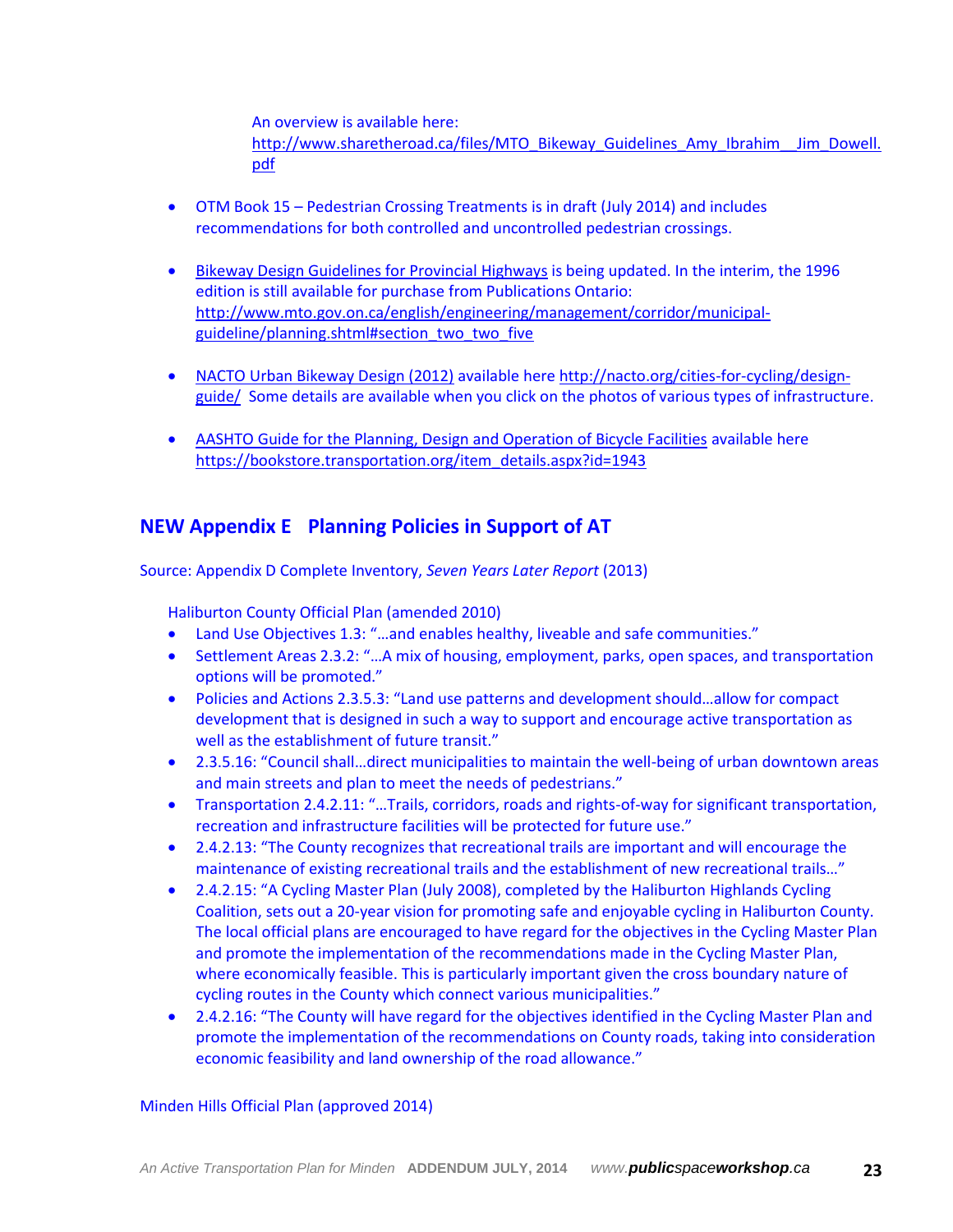- 1.2 Vision "…It is also recognized that maintaining the health and well-being of the citizens of Minden Hills is integral to the development of a sustainable, economically viable and socially vibrant community."
- 1.3.2.3 "The urban area will continue to develop a community that is walkable, safe and accessible."
- 1.3.6 Wellness and Quality of Life
- 1.3.6.2 "The impacts of planning approvals on wellness and quality of life will be a factor in the administration of planning approvals."
- 1.3.6.3 "The planning process will be utilized to help healthy active communities that support active lifestyles and active transportation."
- 2.2.3.2 "Open space ((parks, recreation facilities, recreational trails and natural areas) and institutional uses (schools, churches, nursing homes, community facilities, libraries) are permitted in the residential neighbourhoods, subject to the approval of a zoning by-law amendment…"
- 2.2.5.1 Goals of Intensification, d) To ensure residential intensification opportunities contribute to the character and quality of Minden through the use of good building and site design, and contributing to the Township's efforts to become more accessible and active.
- 2.3.3.2 c) Pedestrian and bicycle access and facilities, both along and across Highway 35, with links to and between existing areas and destinations will be a primary consideration in the long term development and redevelopment of the Highway 35 corridor.
- 2.4.1 Purpose of Downtown designation d) Create attractive pedestrian and cycling linkages within the Downtown and from the Downtown along Gull River and the Riverwalk, specifically where recommended by Council endorsed or approved plans such as the Active Transportation Plan for Minden.
- 2.4.2 Downtown Vision The Vision for Downtown Minden is to creatively evolve to become a leading riverfront destination in Ontario by showcasing its high quality small town culture and providing accessible, healthy, active experiences and opportunities to residents and visitors on a year round basis.
- 2.4.4.1 General policies The following policies are intended to guide proposals for new development or redevelopment in the Downtown designation: c) Hospitality and tourist oriented uses that will enhance the pedestrian and cycling linkages between the downtown and open space areas are encouraged;
- 2.4.4.4 Public Space in the Downtown
- Public land in the Downtown designation includes streets, sidewalks, parking lots, parks and administrative or public buildings. It is a policy of this Plan that the Township may partner with stakeholders to maintain public space in a manner that is complementary to the Downtown and creates a more accessible pedestrian environment. In conjunction with this Official Plan, the Township has prepared a Village Master Plan, which provided the following recommendations for projects aimed to revitalize public lands and improve accessibility:
- To widen sidewalks and create bump-outs along Water Street;
- To establish a signalized traffic control at the intersection of Milne Street, Bobcaygeon Road and Newcastle Street;
- To establish a playground or plaza and public washroom and formalize a public parking area south of and accessible from Bobcaygeon Street and also accessible from Peck Street;
- To establish a consistent theme for the Downtown which is incorporated into way-finding signage, directional signage, murals and cultural heritage signage and public art;
- The use of site planning, landscaping and lighting to create strategic clearly defined gateways;
- The use of paths and pedestrian crossings to encourage active transportation and make access in the Downtown more accessible and free of barriers; and,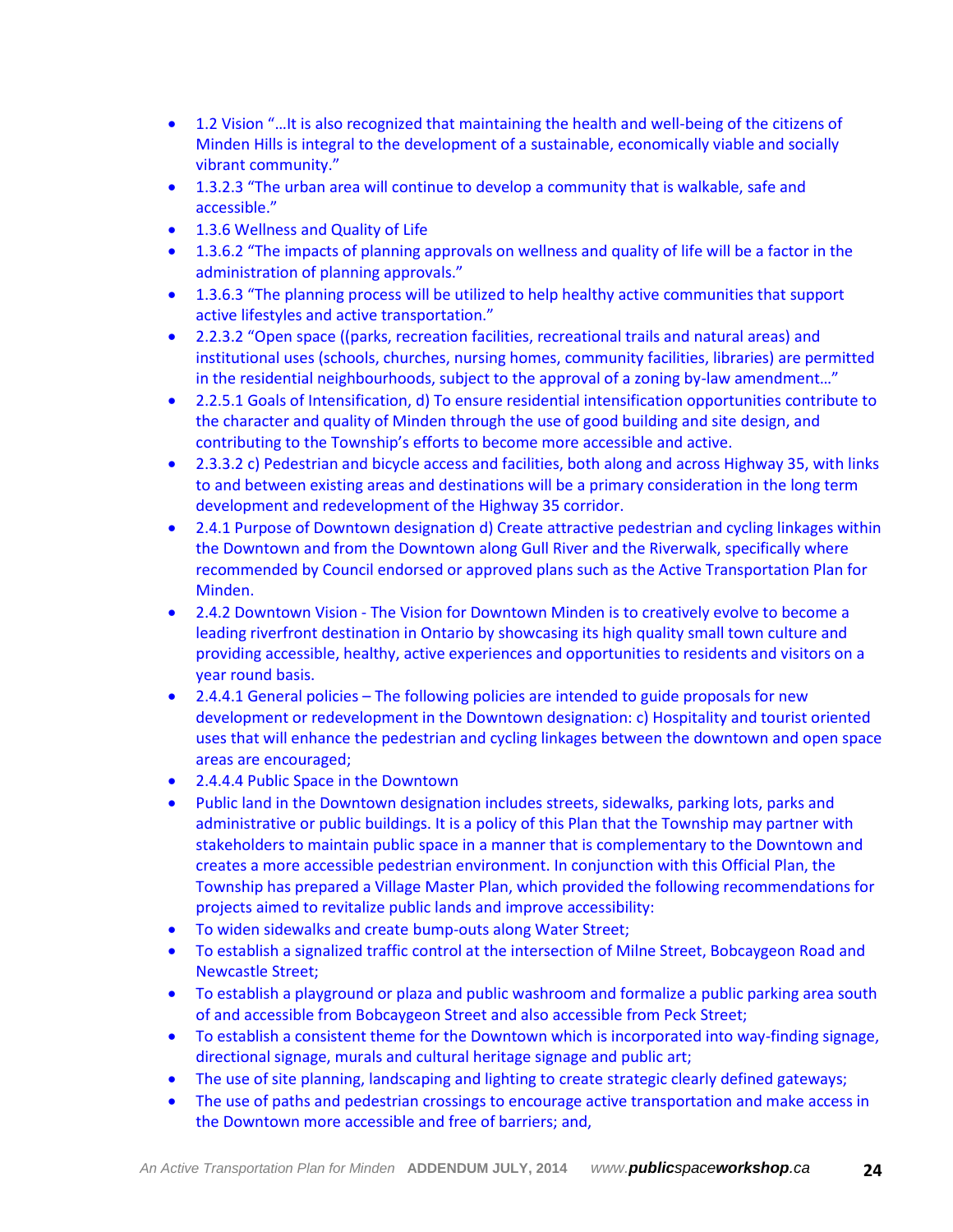- Streetscape improvements including the replacement of overhead wires with underground installations, traffic calming, introduction of streetscape features such as lighting furniture, vegetation and wider sidewalks, subject to the availability of resources and/or cost sharing with stakeholders.
- 2.5.4.2 Development Criteria (Downtown Transition) g) roads, sidewalks and trails will be designed to be safe, accessible and where feasible, interconnected, to facilitate pedestrian and cycling access and linkages;
- 2.8.1 Purpose (Parks and Open Space) c) where applicable, provide safe and connected pedestrian and non-motorized vehicular access to public spaces and shorelines.
- 3.1.3.6 Rural Settlement Areas should facilitate pedestrian mobility and other modes of active transportation.
- 3.2.4.3 Waterfront and Adjacent Development h) On large sites, efforts should be made to encourage pedestrian linkages between uses and adjacent sites.
- 5.10.3 Pedestrian walkways, bicycle lanes and multi-use recreational trails should link public facilities to each other and to residential areas. Special attention will be given to developing additional pedestrian linkages to existing recreation facilities.
- 5.10.9 Access to schools will be a major consideration when reviewing subdivision applications. Schools must be easily accessible by pedestrians and cyclists and be linked by walking paths, bicycle lanes and multi-use recreational trails to other public facilities and services
- 5.10.11 As the population of the township ages, more attention shall be given to housing for the elderly….the following options will generally be considered: …the provision of well-lit accessible streets, sidewalks as well accessible public building, facilities and places of business…
- 5.11.3 Such expansion will be considered within the following context: an efficient road pattern will be maintained and established with proper motor vehicle, pedestrian and bicycle access and links to any Township, County or Provincial Road;
- 5.14.6.3 Council shall give consideration to the preparation of a Municipal Roads Needs Study. Such a study shall include an examination and analysis of municipal roads to determine existing road conditions, the needs of all users, and, where deficiencies are identified, the expenditures necessary to improve and upgrade municipal roads to an acceptable level. Such a study should establish a priority of needs for such works.
	- 5.16 Active Transportation
- 5.16.1 Minden Hills recognizes the positive role that active transportation can play in improving mobility as well as the health and quality of life within the community. On this basis Council supports the development of walking and/or cycling routes within the Township and will use studies such as the
- Active Transportation Master Plan for Minden (2008) and the Haliburton County Cycling Master Plan (2008) as resources to help inform future infrastructure planning, with respect to road development and maintenance. Other potential initiatives that could facilitate and support active transportation include:
- the establishment of safer ingress and egress to Highway 35;
- b) incorporating design features and traffic calming measures to slow traffic in gateway areas;
- c) establishment of a community safety zone at Parkside Street and Bobcaygeon Road;
- d) compile an integrated trails, sidewalk and pathway inventory; and,
- e) maintain and improve existing sidewalk and trail infrastructure.
- 6.4.2 Site Plan control shall be utilized by the Township to ensure its compatibility with the vision and principles of this plan and to ensure:…safe and efficient access for all modes of transportation…
- 6.4.3 "… A dedication may also be required to improve or accommodate safe access for pedestrians and bicyclists"